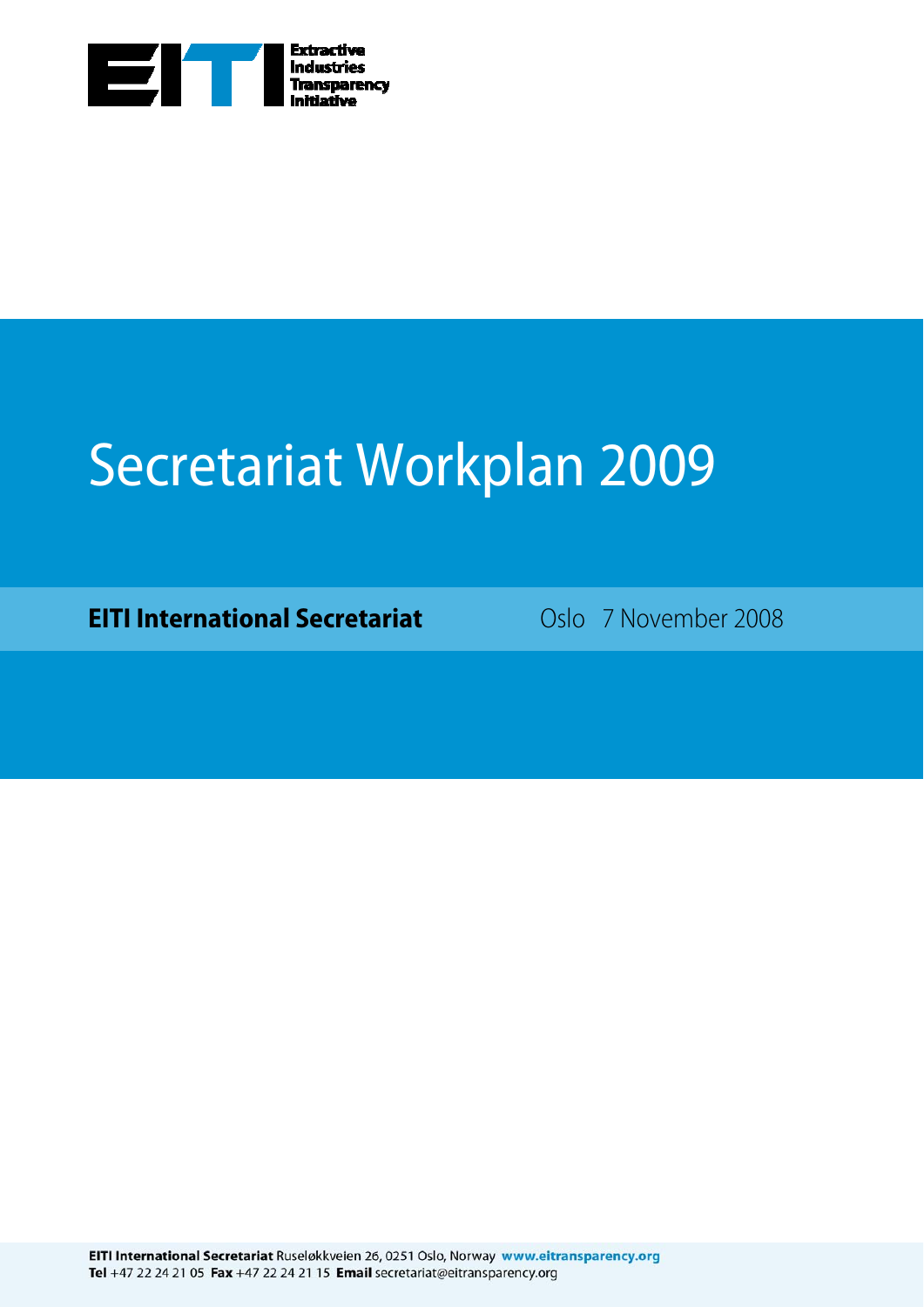1

## <span id="page-1-0"></span>**SECRETARIAT WORKPLAN 2009**

### **Table of Contents**

| 1              |  |
|----------------|--|
| $\mathcal{P}$  |  |
| 2.1            |  |
| 2.2            |  |
| 2.3            |  |
| 3              |  |
| 4              |  |
| 4.1            |  |
| 4.2            |  |
| 5              |  |
| 5.1            |  |
| 5.2            |  |
| 5.3            |  |
| 6              |  |
| 6.1            |  |
| 6.2            |  |
| 7              |  |
| 7.1            |  |
| 7.2            |  |
| 8              |  |
| 8.1            |  |
| 8.2            |  |
| 8.3            |  |
|                |  |
|                |  |
|                |  |
|                |  |
|                |  |
| 1              |  |
| 1.1            |  |
| 1.2            |  |
| 1.3            |  |
| $\overline{2}$ |  |
| 2.1            |  |

#### **Executive Summary**

2009 will be a pivotal year for the EITI. There are strong indications that EITI is having a positive impact in implementing countries. From Nigeria and Liberia to Azerbaijan and Timor-Leste the EITI's domestic profile is growing. It is becoming a platform and tool for those striving to reform and modernise their governments. Implementation of the EITI is increasingly referred to as part of an attractive investment climate and there are indications of how EITI implementation has helped countries improving their credit ratings. As outreach efforts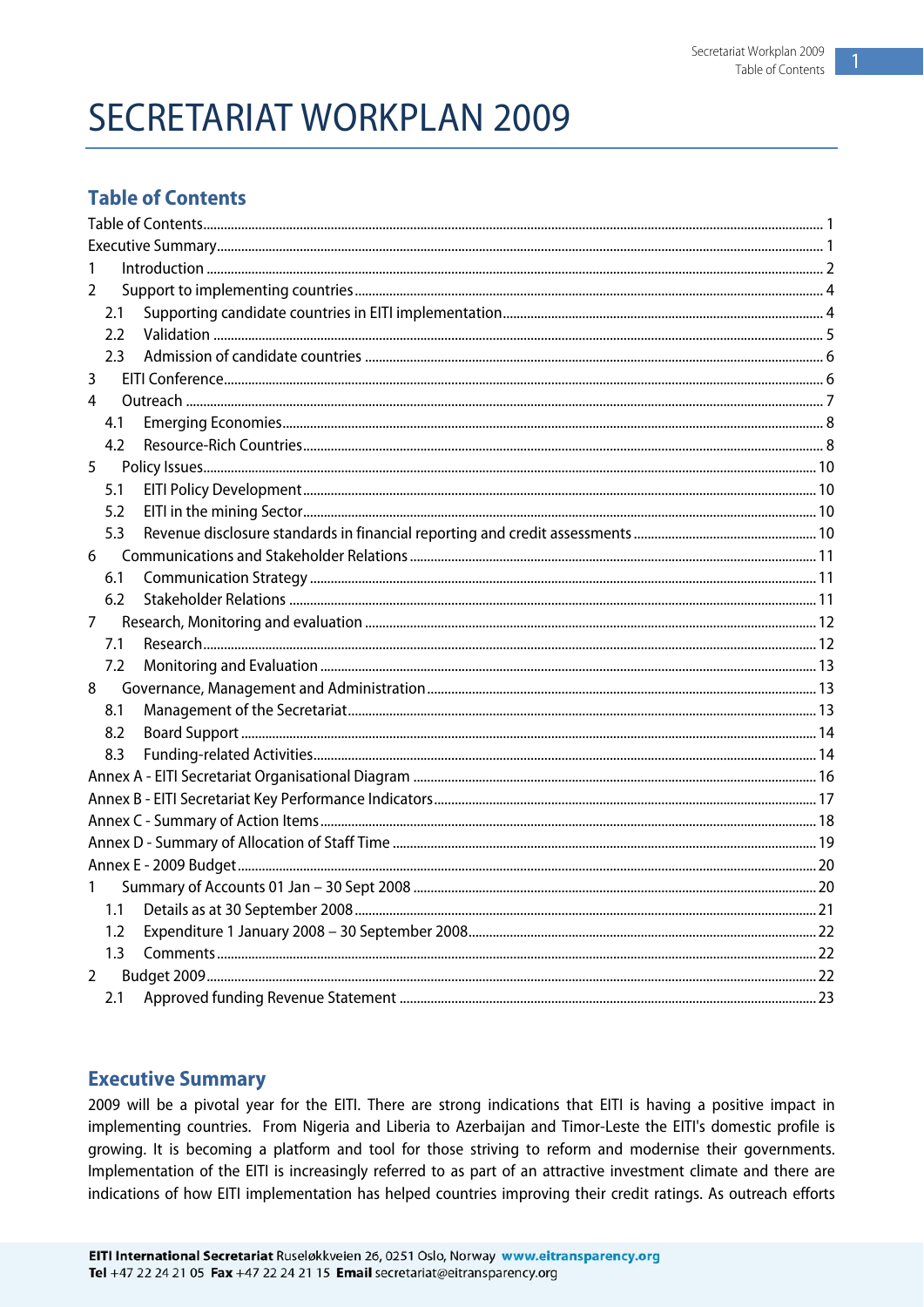<span id="page-2-0"></span>continue, the EITI is consolidating its position as a robust and flexible global standard for resource revenue management. Globally, the EITI's focus continues to shift from "design and development" toward "implementation and validation". In 2009, EITI validation commissioned by multi-stakeholder groups in implementing countries will reveal how the EITI is having an impact on ordinary people. A Global Evaluation of the Initiative is being commissioned, and will be presented at the EITI International Conference in Doha. The Doha Conference will be an important catalyst for further strengthening the EITI. It will also see the appointment of a new EITI Board.

The role of the EITI International Secretariat is to support the EITI Board and to oversee the day-to-day running of EITI. The EITI Secretariat operates in a complex and changing environment and interacts and collaborates with a wide range of actors. As a relatively small organisation, it is essential that the Secretariat's activities are sharply focussed. This 2009 Workplan is based on the priorities established by the EITI Board, namely:

- 1. Providing support to implementing countries with a particular focus on encouraging countries to undertake validation;
- 2. Targeted outreach activities to emerging economies, resource rich countries, companies and investors; and
- 3. Executing a EITI Conference to promote and develop the EITI concept.

The Secretariat also needs to retain the flexibility to respond to new circumstances and opportunities, while exercising the highest levels of professionalism, integrity and transparency in its work.

The first priority for the EITI International Secretariat is to work to strengthen EITI implementation and effectiveness in the 23 candidate countries. This work is carried out in close collaboration with host governments, national multi-stakeholder groups, and the various organizations that provide political, technical and financial support to the EITI. A key focus of attention of the Secretariat is ensuring that all 23 countries complete an EITI validation ahead of the deadlines established by the Board. By the end of 2009, validations should be complete or well underway in all 23 candidate countries.

The second priority of the Secretariat's 2009 work programme is continuing targeted outreach activities. The Secretariat will work to encourage more resource-rich countries to implement the EITI. The business case for EITI in resource rich countries is strong. However, the advocacy and outreach strategy needs to be adapted to reflect local conditions and concerns. High volatility of commodity prices and financial markets will also have an impact on the interest to implement the EITI. The Secretariat will work with local champions and other supporters to highlight the benefits of EITI implementation. The EITI Secretariat's primary role in this regard is to provide "coordinating energy" and to mobilise support from governments, companies, investors and civil society organisations that support the EITI. The Secretariat will provide advice and support to countries as they take steps towards EITI candidature. The Secretariat will work to encourage other countries, companies, investors and civil society organisations to formally endorse the EITI, and to provide political, financial and technical support to the initiative.

The third priority area for the EITI Secretariat in 2009 is to organise the 4<sup>th</sup> EITI International Conference in Doha, Qatar to be held in February 2009. It will be preceded by a Members' Meeting which will appoint a new Board following the nominations from all constituencies (Implementing and Supporting Governments, Companies and Investors, and Civil Society). The conference also provides an opportunity to take stock of the progress and future of the EITI.

#### **1 Introduction**

The EITI Secretariat is accountable to the EITI Board and is responsible for the day-to-day running of the EITI. The Secretariat's mandate is set out in the Report of the International Advisory Group (see Box 1).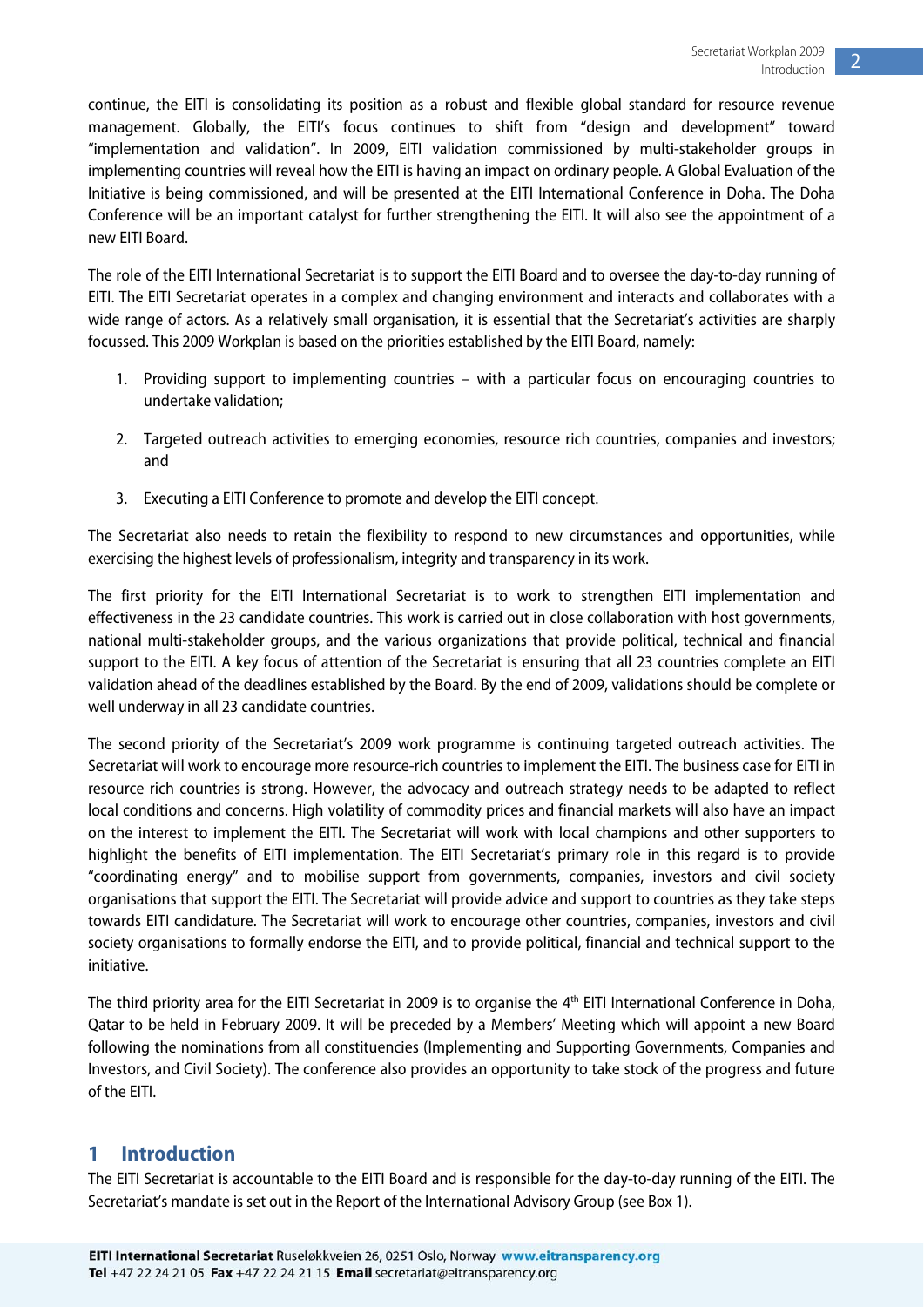#### <span id="page-3-0"></span>**Box 1 – The EITI Secretariat's Mandate**

**4.39** The Secretariat should be accountable to the Board. It will be responsible for the day-to-day running of EITI. Its role will include: communicating with stakeholders; sharing any lessons learned or other pertinent information; managing the list of approved Validators; and helping the host government organise the EITI Conference.

**4.40** The Secretariat should also play a role in supporting implementation. It should not need to provide direct support, as this will be undertaken by other organisations, including the World Bank and supporting countries. However, the Secretariat will have the important role of liaising with the Board, the World Bank and other supporting countries and organisations, to ensure countries in need of support are receiving it. This could involve the Secretariat encouraging supporting countries and institutions to focus on particular areas, or to take into account the findings of validation reports.

**4.41** The Secretariat will also play a role in conducting EITI outreach and advocacy.

Report of the International Advisory Group (Page 42-43)

The EITI Secretariat was established in Oslo in the autumn of 2007 and is operating efficiently and to good effect. The Secretariat currently has 7 full time policy staff and 2 full time administrative staff, with additional temporary support, including from interns (see organisation chart at Annex A). There have been several important achievements in 2008 (a more detailed account of the EITI International Secretariat's activities in 2008 will be made in the EITI Annual Report 2008, to be published in time of the Doha conference):

- $\circ$  23 countries<sup>[1](#page-3-0)</sup> have been designated as EITI Candidate Countries by the EITI Board.
- o Azerbaijan, Gabon, Ghana, Kazakhstan, and Mongolia published EITI Reports in 2008. Ten countries have now published EITI Reports. Some candidate countries have completed several reporting cycles.
- o The validation procedures and deadlines have been established for all 23 candidate countries. Several countries have indicated that they intend to complete validation in the first half of 2009.
- o The Central African Republic has recently submitted a candidate application. Applications from several other countries are expected from in the coming months, including Norway, Burkina Faso, Mozambique, and Zambia. Over a dozen other counties – including Botswana, Indonesia, Iraq, Papua New Guinea, Tanzania and Uganda are conducting EITI scoping studies or consultations with stakeholders, and are actively considering committing to EITI implementation.
- o The EITI has been endorsed by a growing number of governments, companies, investors and civil society organisations. Spain, Sweden and the Netherlands joined the list of supporting countries. The G8 again expressed support for the EITI, including a strategically significant statement from Energy Ministers of the G8 plus China, India and Korea. The United Nations General Assembly also recognised the EITI in 2008 with the unanimous adoption of a resolution backing the EITI in September 2008. The European Investment Bank and the Asian Development Bank endorsed the EITI. The number of supporting companies, investors and civil society organisations continues to grow.
- o There has been some success in engaging key emerging economies in the EITI (as illustrated in the UNGA and G8 statements noted above). Further work and targeted outreach is required building on this foundation.

**.** 

<sup>&</sup>lt;sup>1</sup> Azerbaijan, Cameroon, Côte d'Ivoire, Democratic Republic of Congo, Equatorial Guinea, Gabon, Ghana, Guinea, Kazakhstan, Kyrgyzstan, Liberia, Madagascar, Mali, Mauritania, Mongolia, Niger, Nigeria, Peru, Republic of the Congo, São Tomé e Príncipe, Sierra Leone, Timor-Leste, Yemen.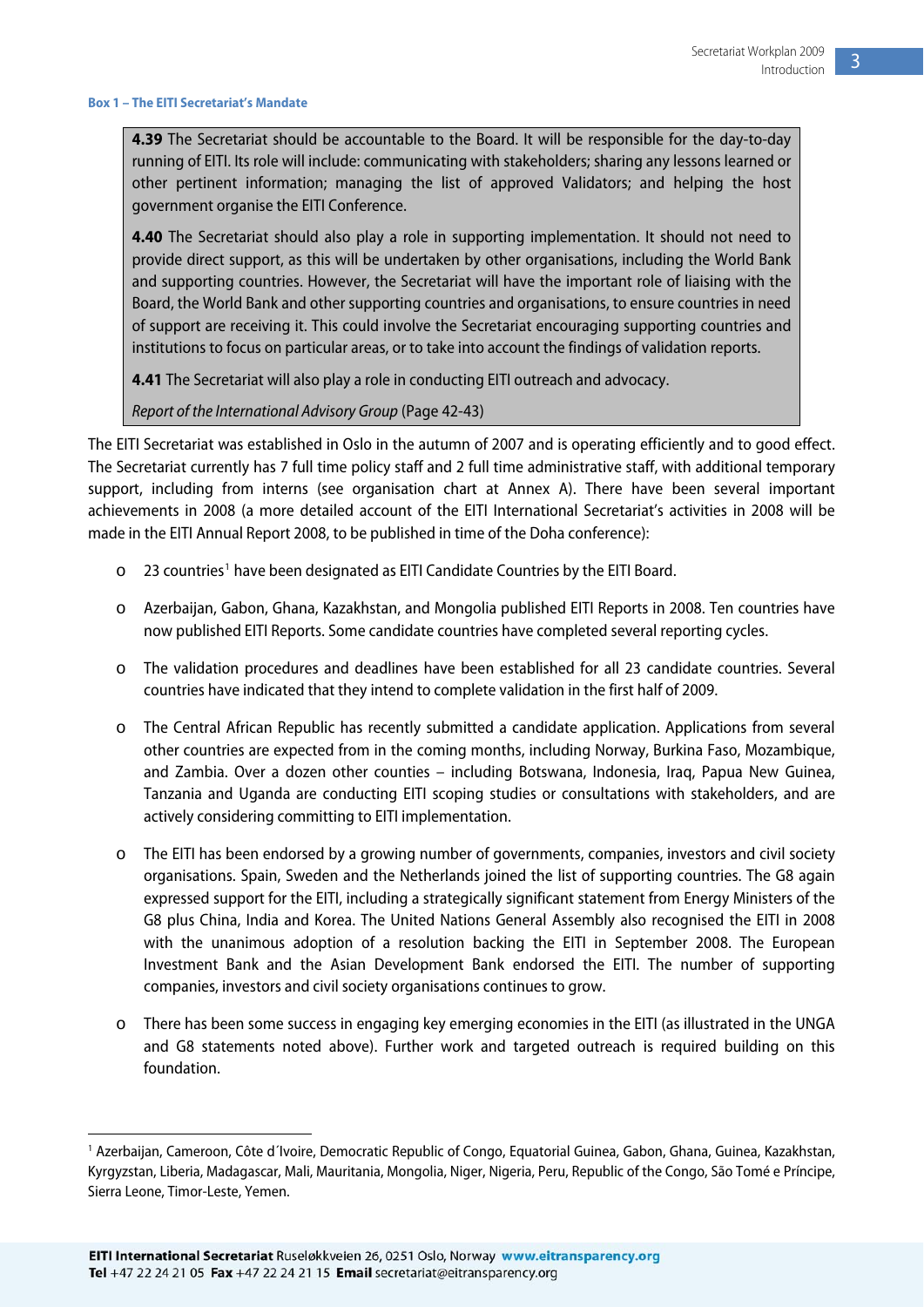- <span id="page-4-0"></span>o Board meetings were in 2008 held in Accra, Madrid and Athens. Board Circulars have been established as an effective communication mechanism between Board meetings. Efforts to establish legal entity for the EITI are well advanced and are expected to be concluded by the end of 2008.
- o Preparations for the EITI Conference in Doha in February are underway.

This workplan sets out the EITI Secretariat's priorities and activities for 2009. In 2009, the Secretariat will continue its work with the Chairman, the Board, and all the other relevant institutions to ensure that the EITI Principles and Criteria become the internationally accepted standard for resource revenue transparency. In consultation with the Board, three priority areas have been identified:

- 1. Support to implementing countries. An effective introduction of the EITI's validation policy is of particular importance. Close collaboration with all the other organisations contributing to the advocacy and implementation of the EITI is essential;
- 2. Outreach Activities Strategic policy work to increase understanding of, and engagement in, the EITI. Targeted outreach activities to emerging economies, resource rich countries, companies and investors;
- 3. EITI Conference. The EITI conference is an opportunity to advance both EITI implementation and outreach. The conference will take stock of progress achieved in implementing countries, and the opportunities to strengthen EITI effectiveness. The conference will also see the appointment of a new EITI Board.

The workplan is structured according to the priorities set out above. Additional sections address other essential tasks such as EITI policy development, stakeholder communications, monitoring and evaluation, and Governance, Management and Administration. Each section of the workplan includes key action items and indicative resource requirements. The annexes to the workplan include:

- The Secretariat organisational diagram at Annex A
- Updated Key Performance Indicators at Annex B
- Action items at Annex C
- Summary of allocation of staff time at Annex D
- Draft budget for EITI's activities for 2009 at Annex E

#### **2 Support to implementing countries**

There are currently 23 candidate countries at different stages of EITI implementation. Ten candidates have published EITI reports. Several Candidates are preparing to undertake EITI validation. Others candidates are still working through the preparation phases (e.g., agreeing reporting templates and appointing a firm to reconcile disclosed payments and receipts). Candidates require support and technical assistance as they work through the implementation process. The Secretariat provides guidance on the EITI requirements, and collates lessons learned and best practices. The Secretariat also plays an essential role in the validation process.

#### **2.1 Supporting candidate countries in EITI implementation**

The Secretariat does not provide financial support to implementing countries. Technical support to implementing countries is available through a range of channels, including the World Bank administered Multi‐Donor Trust Fund, and technical assistance projects administered by regional development banks, bilateral aid agencies, and other non‐governmental organisations. However, the Secretariat has an important role in liaising with the Board, the World Bank and other supporting countries and organisations to ensure countries in need of technical assistance are receiving it expeditiously. The Secretariat also provides – almost on a daily basis – detailed guidance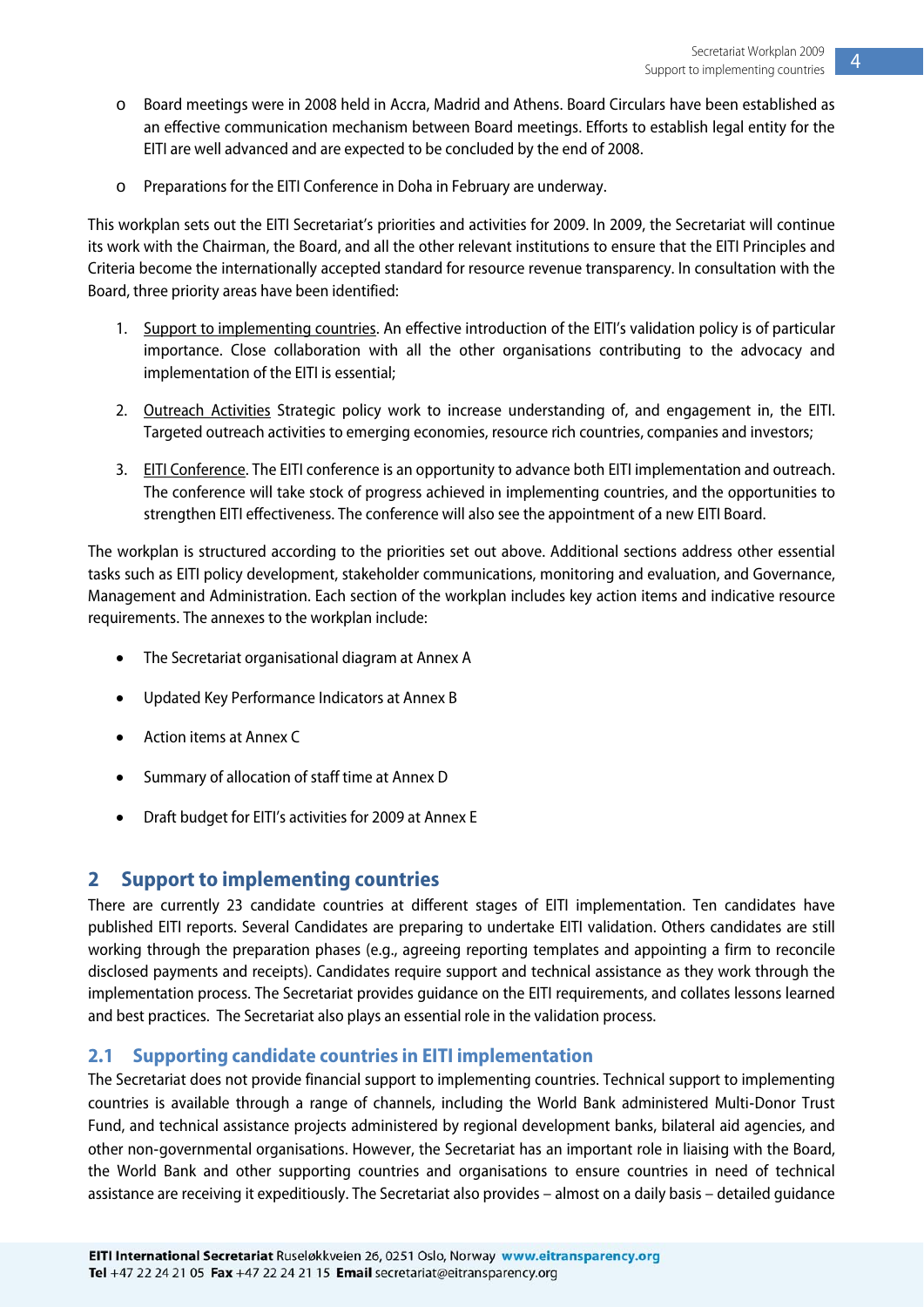<span id="page-5-0"></span>to implementing countries on the global EITI requirements as set out in the EITI Sourcebook and Validation Guide. The EITI Sourcebook is now somewhat dated, and an updated version incorporating recent board decisions is needed, with appropriate cross-referencing to the Validation guide. The Secretariat will prepare a consolidated policy document in 2009.

The Secretariat plays a key role in collating lessons learned and promoting peer learning. Representatives from 21 candidate countries met in Oslo 6-9 October for the first EITI national coordinator meeting. The meeting was organised to promote information exchange among candidate countries. A core focus was to accelerate activities with respect to the EITI's validation requirements (see below). Another key theme of the meeting was to review opportunities to strengthen EITI Communications, so that the information generated by the EITI process is accessible and comprehensible to a wide audience. The meeting also addressed implementing country constituency issues ahead of the forthcoming EITI Conference in Doha. The Secretariat will examine options for convening a second meeting of EITI national coordinators in 2009, possibly back-to-back with an EITI Board meeting.

#### The Secretariat will:

Action 1 – Publish a consolidated policy guide for implementing countries.

Action 2 – Explore opportunities to convening a second meeting of EITI national coordinators.

Resource Requirements: Support to candidate countries in EITI implementation is anticipated to require ≈150% of one policy staff member's time and 70% of one "Administrative+Interns" staff member's time.

#### **2.2 Validation**

Validation is the EITI's quality assurance mechanism and an essential feature of the EITI methodology. It promotes dialogue and learning at the country level and it safeguards the EITI brand by holding all EITI implementing countries to the same global standard. The EITI Board will use validation reports to determine a country's candidate or compliant status.

Decisions by the EITI Board in 2008 have clarified the EITI's validation requirements. However, the awareness of the validation rules and requirements in candidate countries is not sufficient. The time and resources required to complete the validation process are often not well understood. Securing timely financing for validation is likely to prove challenging in some candidate countries. Difficulties with local procurement requirements must be expected. Achieving a successful outcome will require a range of outreach and technical assistance activities. Accordingly, the EITI Secretariat's validation work will include the following elements:

- Communication materials to ensure candidate countries have a clear understanding of the validation requirements and procedures.
- Validation events including a national coordinators meeting in Oslo in October 2008 and in-country presentations to lead government agencies and multi-stakeholder groups (MSGs) in all 23 Candidate Countries.
- The Secretariat is encouraging early validation in selected countries.
- Mobilising supporting organisations (e.g., WB-MDTF, Revenue Watch Institute) to promote validation support in their work.
- Utilising the EITI Conference to raise the profile of validation.

#### The Secretariat will: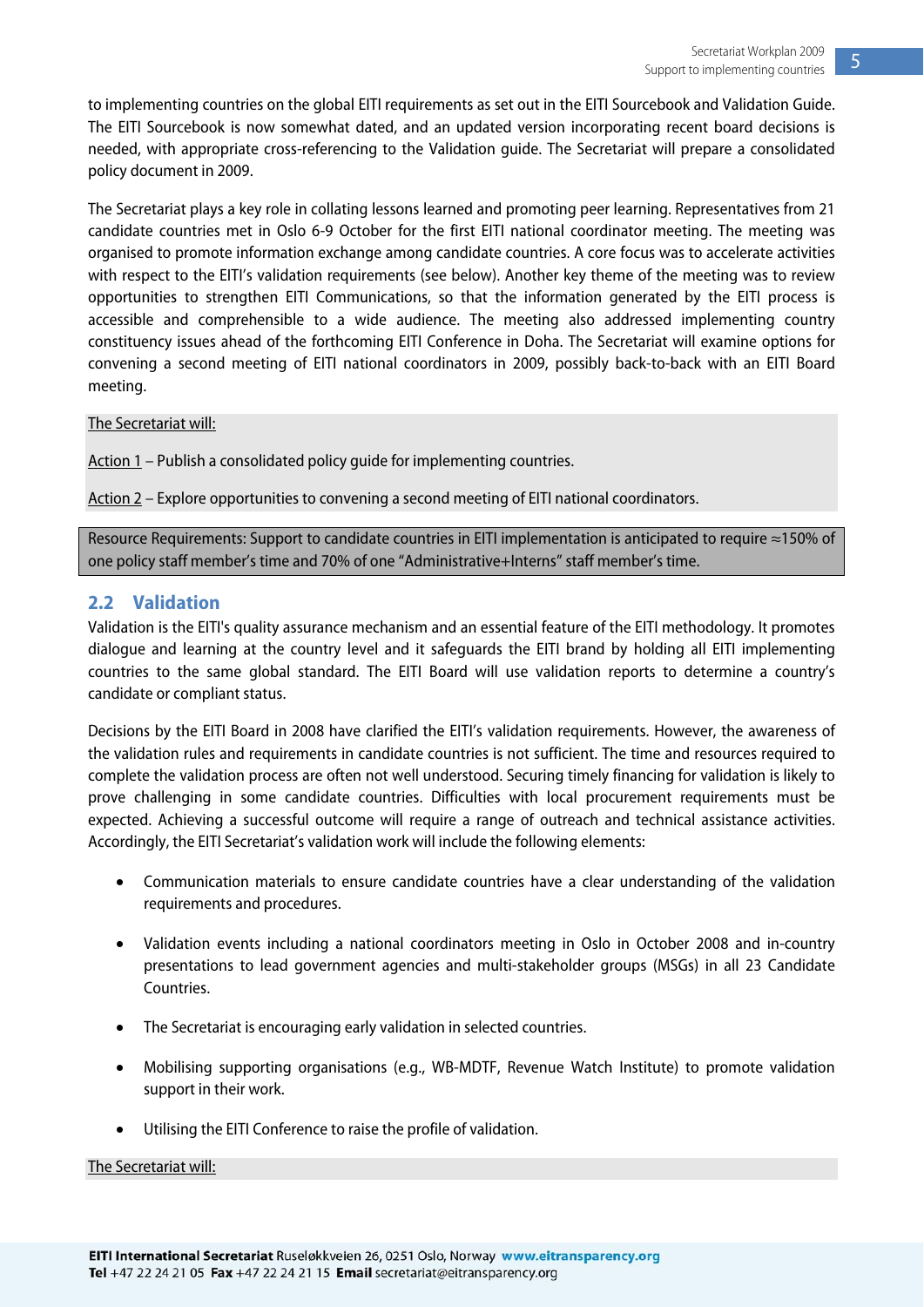<span id="page-6-0"></span>Action 3 – Conduct targeted communication and capacity building activities to encourage and facilitate validation in EITI candidate countries.

Action 4 – Provide regular updates to the EITI Board on validation progress.

Action 5 – Work to ensure that validations are complete or well underway in all 23 candidate countries by year end.

Resource Requirements: Promoting and supporting validation is anticipated to require ≈160% of one policy staff member's time and 20% of one "Administrative+Interns" staff member's time. (If necessary the Secretariat will reallocate resource and increase the staff time for validation.)

#### **2.3 Admission of candidate countries**

Several countries have declared an intention to implement the EITI. When a country has completed the "sign-up" steps and wishes to be recognised as an EITI candidate country, the senior individual appointed to lead on EITI implementation will be directed to formally lodge a candidate application in writing to the EITI Chairman. The candidate application should describe the activities undertaken to date and provide evidence demonstrating that each of the four sign up indicators have been met. The application should include contact details for government, civil society and private sector stakeholders involved in the sign-up process. The EITI International Secretariat, on behalf of the EITI Board, will assess the applications. The Secretariat will contact stakeholders at the national level to ascertain their views on the sign-up process. The Secretariat will also liaise with supporting governments, international civil society groups, supporting companies and supporting organisations and investors. The Secretariat will work closely with the senior individual appointed to lead on EITI implementation in order to clarify any outstanding issues. Based on these consultations, the Secretariat will make a recommendation to the EITI Board. The Board has stated a preference to make decisions on admitting new candidate country at the regular EITI Board Meetings. Where there is a long period between meetings, the Board will consider making a decision via Board circular.

#### The Secretariat will:

Action 6 – Assess candidate applications and make recommendations to the Board regarding the admission of new candidate countries.

Resource Requirements: Promoting and supporting admission of candidate countries is anticipated to require ≈20% of one policy staff member's time.

#### **3 EITI Conference**

The EITI International Conference should meet every two years. It will next meet in Doha, Qatar, in February 2009. Although there will be strong partnership with the Government of Qatar, it is expected that preparation for this event will take up the majority of Secretariat time in the first two months of the year.

The Conference will provide an opportunity to take stock of the benefits and progress of the EITI, find common solutions for challenges and chart next steps for advancing this growing global initiative. It will seek to achieve the following objectives:

- Expand the number of countries participating in the initiative, especially emerging economies;
- Improve EITI implementation, by offering international recognition of good implementation and, by building on experiences gained so far, reassert the importance of strong country ownership; and
- Endorse the recommendations of the EITI Board on key policy issues for the initiative.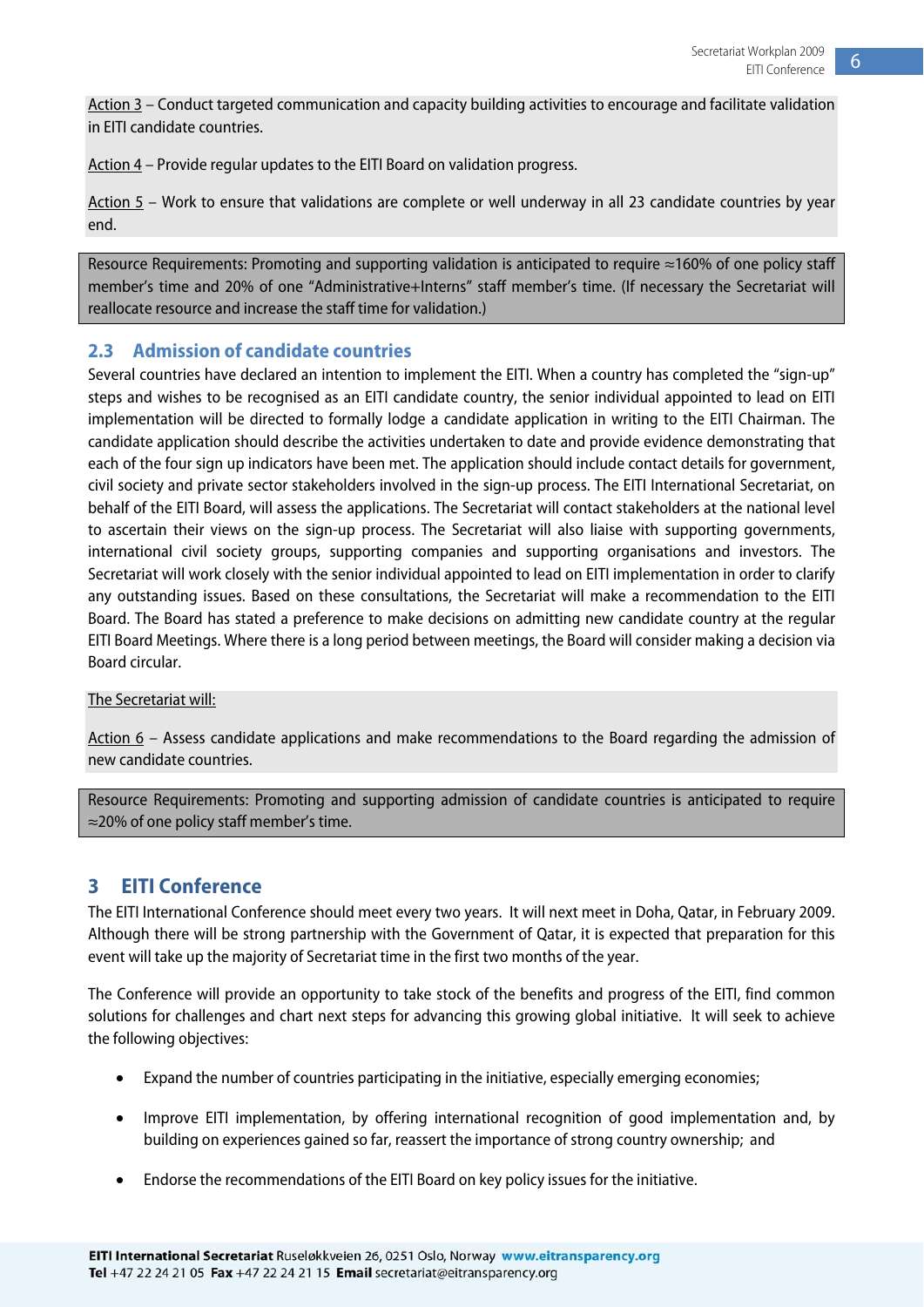<span id="page-7-0"></span>As with all international EITI meetings, attendance at the conference will reflect the initiative's multi-stakeholder nature, and assemble representatives from national governments, the extractive industries, investors, intergovernmental institutions, international organisations, international civil society organisations and local community groups. We expect attendance of around 600 people.

For the first time, the Conference will be preceded by a Members' Meeting which will appoint a new Board following the nominations from all constituencies (Implementing and Supporting Governments, Companies, Investors, and Civil Society). An important discussion has begun amongst the EITI stakeholders on how they can be better organised and how their views are represented on the Board. Establishing better structures for this will be an important stream of work for the Secretariat in the run-up to the Conference.

The Secretariat will:

Action 7 – Organise a successful EITI Conference which meets the above objectives.

Action 8 – Assist Board constituencies to define clear systems of representation, including engaging new supporters of the initiative.

Resource Requirements: The EITI Conference is anticipated to require ≈50% of one policy staff member's time and 75% of one "Administrative+Interns" staff member's time.

#### **4 Outreach**

The EITI has broad support, but implementing countries account for <10% of oil, gas and mineral production (and reserves). The IMF<sup>[2](#page-7-0)</sup> has defined 38 hydrocarbon-rich countries. 11 of these are EITI candidate countries. The IMF has also defined 18 mineral-rich countries. 9 are EITI candidate countries. The objective of the Secretariat's outreach and advocacy work is to bring more of these and other strategically important countries into the EITI through:

- Direct, and usually high level, advocacy;
- Encouraging supporters to use more of their diplomatic and commercial leverage; and
- Encouraging more peer and regional pressure;

In reaching out to countries that are not yet committed, a great number of actors are involved in promoting the EITI. The Secretariat considers it to be one of its main tasks to coordinate these efforts. In setting priorities for its outreach work, the Secretariat asks itself the following questions:

- Is the country at risk of the resource curse? Will large numbers of people potentially be negatively affected?
- What is the likelihood that the country will support or implement the EITI effectively?
- Are other partners actively reaching out to this country and/or does the EITI Secretariat have a comparative advantage over other institutions?
- Is this country strategically important for the EITI (major emerging economy or particularly significant for the EITI scope)?

 $\overline{a}$ <sup>2</sup> International Monetary Fund (2007) Guide on Resource Revenue Transparency <http://www.imf.org/external/np/pp/2007/eng/101907g.pdf>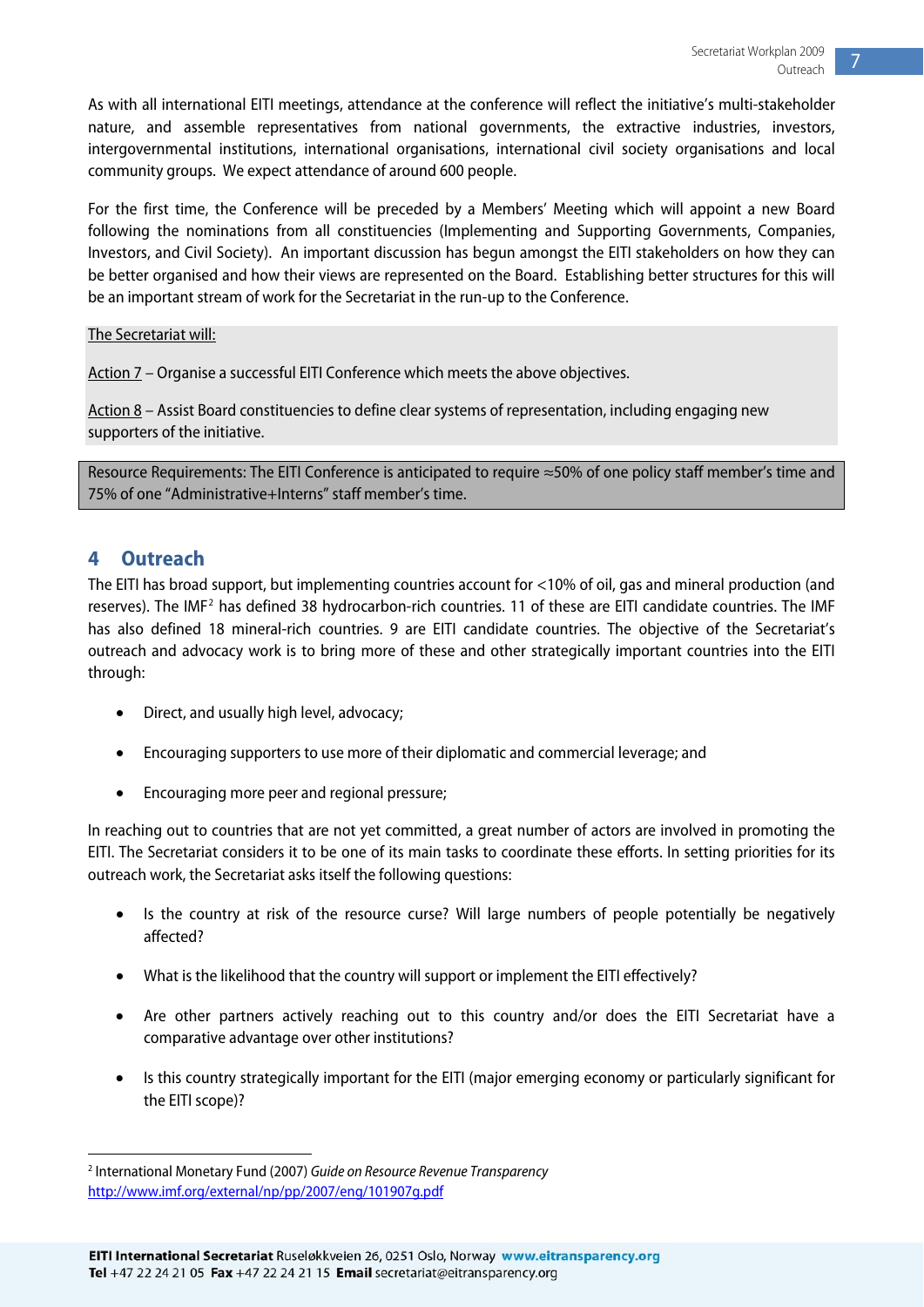<span id="page-8-0"></span>At all times, the Secretariat will respond to opportunities as they arise. The following sections explore the activities in emerging markets and resource-rich countries in more detail.

#### **4.1 Emerging Economies**

A key focus for the Secretariat in 2009 will be engaging key emerging economies, particularly China and Indonesia, and actively look for opportunities to engage with Brazil, Mexico, South Africa and India. Clearly, the hosting of the EITI International Conference by the Government of Qatar presents an excellent opportunity to engage with them. The immediate aim with some of these emerging markets will be to get these countries to become supporters of the EITI.

#### **4.1.1 China**

The Secretariat will continue to actively engage with potential stakeholders in China such as the National Development Reform Commission and the recently created National Energy Administration, the major oil stateowned companies and state think-tanks. The Secretariat will build on the recognition by China of the efforts made by the EITI contained in the Declaration of the G8, India, Korea and China Ministers of Energy in Aomori, Japan in June 2008. Additionally, the Secretariat will engage with the main companies that are implementing the CSR directives issued by the Central Government. The Secretariat will continue to work with supporting countries and partner organisations including the Revenue Watch Institute, DFID, Government of Norway, UNDP and the World Bank in reaching out to Chinese stakeholders.

#### The Secretariat will:

Action 9 – Work with Chinese stakeholders and partner organizations to secure China's support to the EITI.

#### **4.1.2 Indonesia**

Indonesia is a significant oil, gas and mining country, and it's participation in the EITI would be an important breakthrough in Asia. In recent years there have been extensive outreach and advocacy activities. The Indonesian Government has examined the case for implementing EITI in some detail. Working with supporting organisations (particularly DFID, the World Bank MDTF, and other supporting governments), the Secretariat will work to bring Indonesia on board as a candidate country.

#### The Secretariat will:

Action 10 – Work with Indonesian stakeholders and international actors to secure Indonesia's commitment to implement the EITI.

Resource Requirements: Outreach activities in emerging markets are anticipated to require ≈40% of one policy staff member's time and 10% of one "Administrative+Interns" staff member's time.

#### **4.2 Resource-Rich Countries**

#### **4.2.1 Africa**

16 of the present 23 candidate countries are in **Africa**: Cameroon, Cote d'Ivoire, Democratic Republic of Congo, Equatorial Guinea, Gabon, Ghana, Guinea, Liberia, Madagascar, Mali, Mauritania, Niger, Nigeria, Republic of Congo, Sao Tome e Principe, and Sierra Leone. Six of them have already produced fully audited reports – Cameroon, Gabon, Ghana, Guinea, Mauritania, and Nigeria. Assisting the implementation and overseeing the validation in these 16 countries will be of priority for the Secretariat in 2009. However, we also hope to see progress in other countries in the region that have committed to the initiative: Botswana, Burkina Faso, Central African Republic, Mozambique, Tanzania, and Zambia. The Secretariat will provide support to countries that show interest in the initiative – we expect such interest over the next year from Burundi, Ethiopia, Malawi, Namibia, Sudan, and Uganda. The Secretariat will co-operate with the African Development Bank in outreach efforts in North African resource-rich countries. The Secretariat will continue dialogue with the African Union to attain more formal AU endorsement.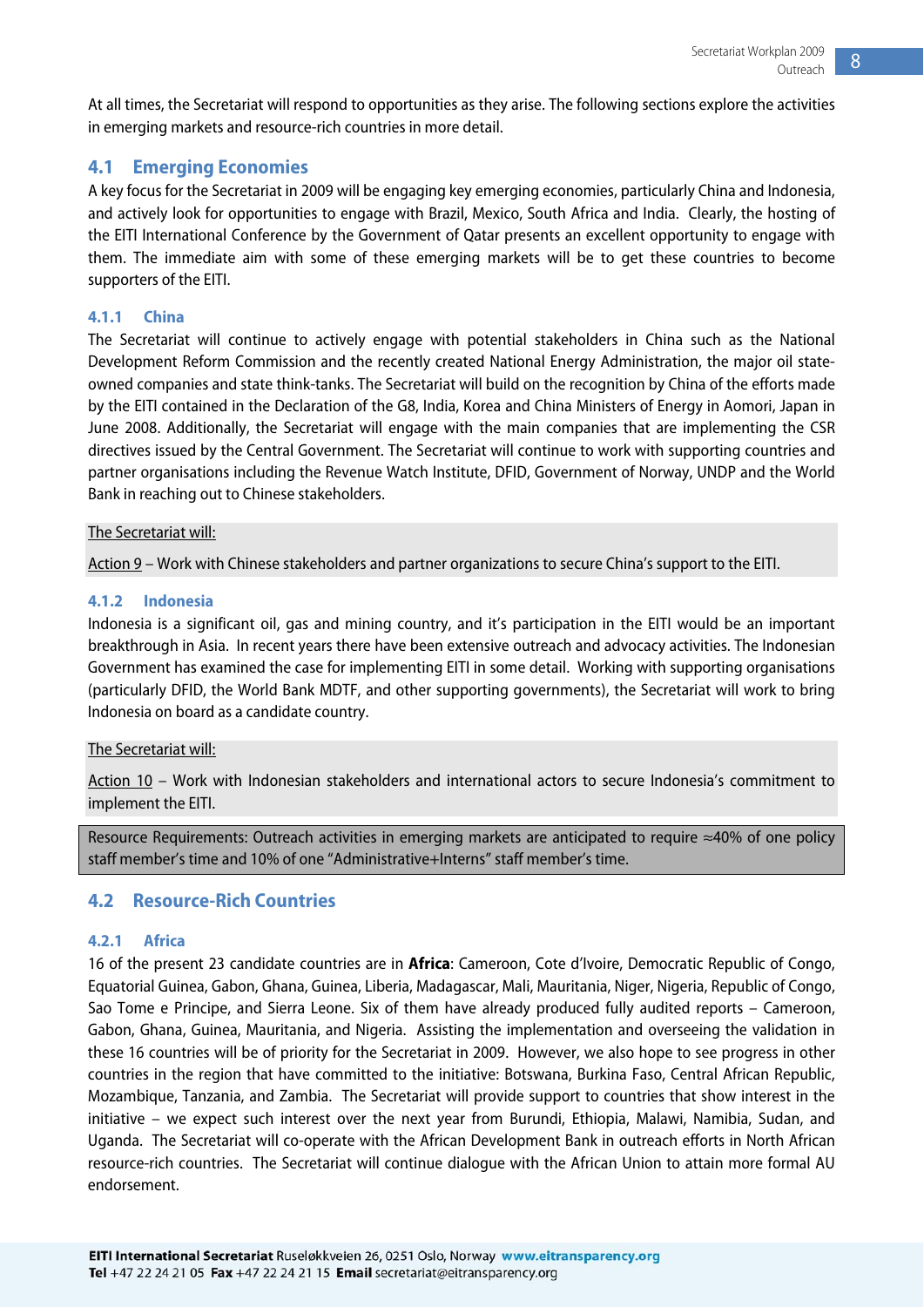In both implementation efforts and outreach to these countries we will work closely with the World Bank MDTF, the African Development Bank, the Bank of Central African States, the Economic and Monetary Community of Central Africa, the Economic Community of West African States, bilateral development agencies, civil society organisations, and existing implementing countries in the region.

#### The Secretariat will:

Action 11 – Assist three additional African countries to achieve candidate status in 2009

#### **4.2.2 Asia**

In addition to Indonesia, the outreach priorities in **Asia** include Cambodia, Laos PDR, Malaysia, Papua New Guinea, the Philippines and Viet Nam. In Central Asia, Uzbekistan and Turkmenistan are resource-rich countries that would benefit greatly from implementing the EITI. While the current political environment is not amenable to EITI implementation, the Secretariat will work with supporting government and organisations to identify opportunities to promote improved resource revenue governance. The Asian Development Bank (ADB) endorsed the EITI in 2008, and the Secretariat will work to increase the ADB's involvement in EITI technical assistance and outreach. The Secretariat will also encourage India and Japan to become EITI supporting countries.

#### The Secretariat will:

Action 12 – Assist two additional Asian countries to achieve Candidate status in 2009

Action 13 – Encourage two Asian countries to become EITI Supporting Countries

#### **4.2.3 Latin America and the Caribbean**

In 2008, Peru has progressed toward producing its first report and preparing for validation. In 2009, the Secretariat will continue to give support to both processes. There is need to widen EITI scope in the region. Three resourcerich countries remain primary targets for the Secretariat: Colombia, Bolivia and Trinidad and Tobago.

 In 2008, the Secretariat, in collaboration with the World Bank and Norad, has continued to promote the EITI in Colombia and Bolivia. Additionally, it has maintained a watching brief on Trinidad and Tobago and expect to renew contact with its authorities in the last quarter. In 2009 the Secretariat will put emphasis in securing applications for candidacy in all these countries.

The Secretariat has held several meetings with the Inter-American Development Bank (IADB) in 2008, which has been considering how to best incorporate support for the EITI within its internal policies.

The Secretariat will:

Action 14 –Support Bolivia and Trinidad and Tobago to renew their application for EITI candidacy

Action 15- Support Colombia in its process to commit to the EITI and to apply for EITI candidacy.

Action 16- Support the IADB in its process of incorporating support for the EITI in its internal policies.

#### **4.2.4 Middle East and North Africa**

66% of global oil reserves are in the **Middle East and North Africa**. There are considerable efforts in the region to improve security of energy supplies, increase transparency, and to open up markets for inward and outward investment. The International Secretariat will support where it furthers the initiative's principles. So far, only Yemen is a candidate country and Iraq has committed to implement. As the country with the third highest level of oil proven oil reserves and also third from bottom on the Corruption Perception Index, Iraq will be a particular focus of the Secretariat's support. The Secretariat also expects the Doha Conference to stimulate awareness of the initiative throughout the region. The Secretariat will focus its efforts on bringing Iraq to candidate status.

#### The Secretariat will:

Action 17 – Coordinate efforts to support Iraq submitting its candidacy application.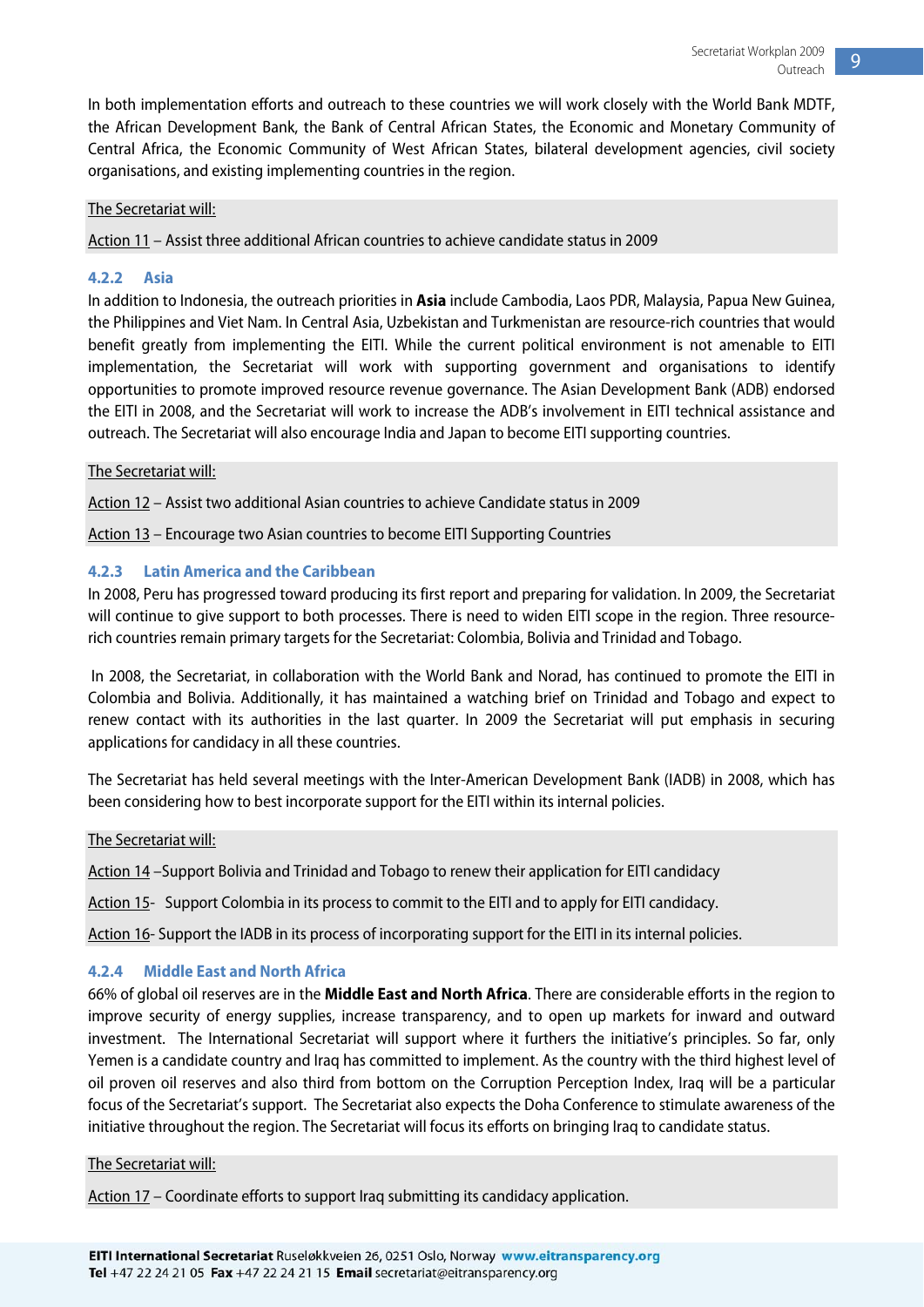<span id="page-10-0"></span>Resource Requirements: Outreach activities in resource rich countries are anticipated to require ≈40% of one policy staff member's time and 10% of one "Administrative+Interns" staff member's time.

#### **5 Policy Issues**

#### **5.1 EITI Policy Development**

The Secretariat provides guidance to implementing countries on the requirements set out in the EITI Sourcebook and Validation Guide. As noted above, the Secretariat will publish a consolidated policy document in 2009, updating the Sourcebook in light of recent Board decisions, and including cross-references to the Validation Guide. As new questions on EITI policy emerges, the Secretariat will refer them to the EITI Board for decision. Board decisions will be published as EITI Policy Notes.

The EITI Secretariat will continue to argue that the EITI is best served by a focused and strict adherence to the agreed principles and criteria. The Word Bank, through what originally had the working name "EITI++", is amongst a number of organisations involved in exploring and developing policies seeking to ensure better global resource management. Communicating the EITI – explaining what it is and what it is not – will continue to be an important part of the Secretariat's responsibility.

#### The Secretariat will:

Action 18 – Draft policy notes as required and for consideration by the Board. Bring Board decisions to the attention of implementing countries.

#### **5.2 EITI in the mining Sector**

Many implementing countries will focus their efforts in the Mining sector. Additionally, several of those countries are paying special attention to sub-national flow. There is need to address specific mining issues that affect EITI implementation. In 2008 the Secretariat chose to approach the issue by collecting experiences from the ground and debating them through the production of the Mining Publication (Advancing the EITI in the Mining Sector) to which more than 20 mining stakeholders have made contributions.

In 2009 the Secretariat will evaluate the findings of this publication and will produce any necessary guidelines.

#### The Secretariat will:

Action 19 – Publish the report "Advancing the EITI in the Mining sector" and produce guidelines for specific issues relating to implementation including reporting in mining countries and sub national flows

#### **5.3 Revenue disclosure standards in financial reporting and credit assessments**

As part of its outreach efforts, the Secretariat have engaged with institutional investors, major multi-lateral lending institutions and international standard-setting organisations to encourage the adoption of revenue disclosure rules as part of their lending requirements. The Secretariat convened a workshop with the international financial institutions to steer this debate and inform lending policy in these organisations.

#### The Secretariat will:

Action 20 –Produce a paper documenting the current practices and efforts to include revenue disclosure standards as part of financial reporting and credit assessments.

#### Resource Requirements: Policy issues are anticipated to require ≈50% of one staff member's time.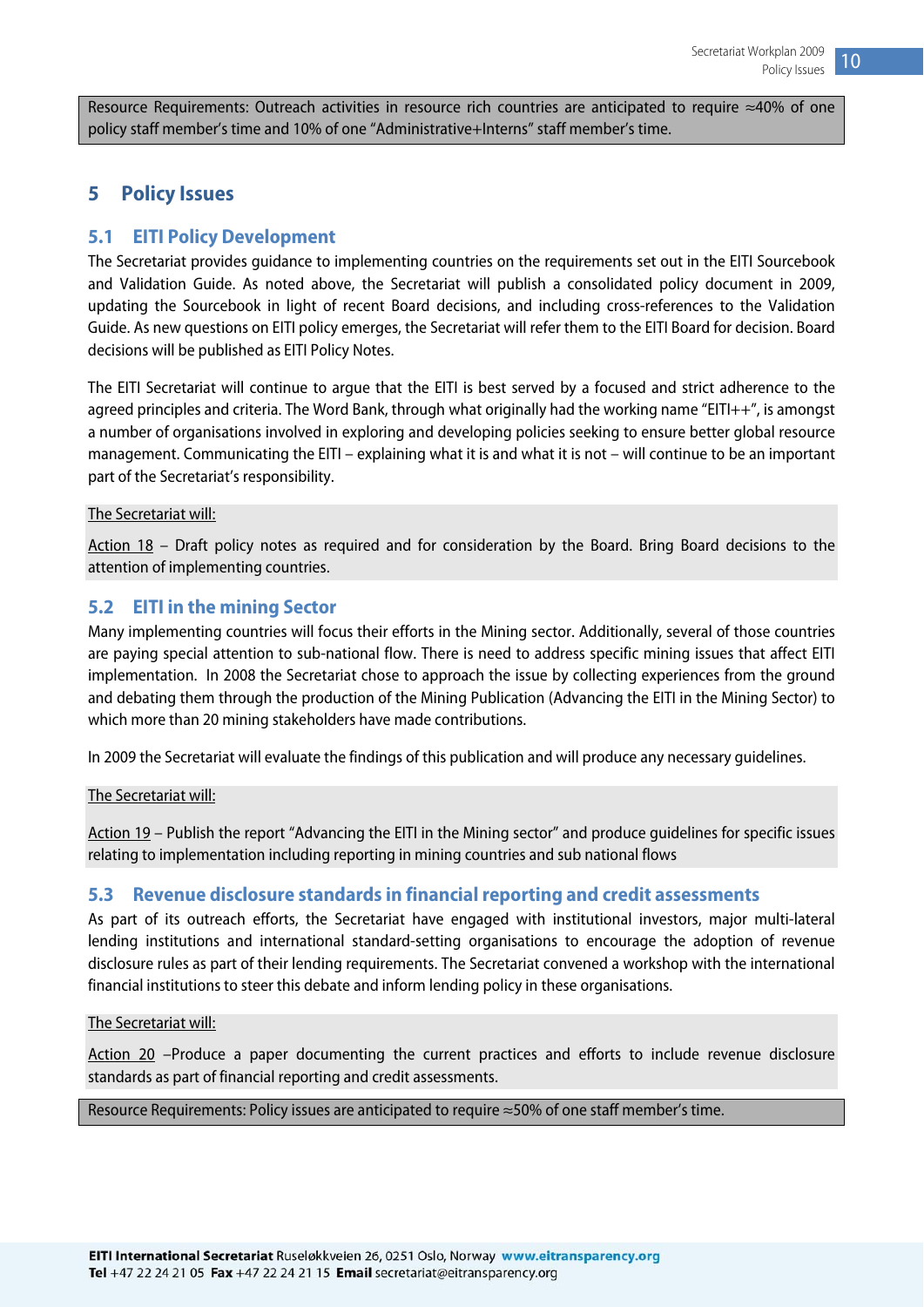#### <span id="page-11-0"></span>**6 Communications and Stakeholder Relations**

#### **6.1 Communication Strategy**

The EITI Secretariat has throughout 2008 followed the priorities outlined in the 2008 Workplan and strengthened its strategic communication. In highlights, it has in 2008:

- o Produced and launched the EITI Business Guide, developed targeted materials for companies, for countries and for the Conference; and produced a brief catalogue with endorsements of the EITI.
- o Partnered with others to create implementation guides for countries and civil society.
- o Launched the bimonthly EITI Newsletter that has increased its subscriber base by 700 in 2008.
- o Updated and refreshed the EITI Website launched October 2007 and launched a Conference website.
- o Initiated the development of an EITI Communications Guide (to be completed this year), an EITI Parliamentarian Guide, and an EITI Multimedia Presentation.
- o Convened an EITI Communications Advisory Group, consisting of 8 communications professionals that advise the EITI on strategic communications matters.

External communication is critical for widening and deepening the support for the EITI internationally. The Secretariat has updated and revised the EITI Communications Strategy for 2009-2010. From that strategy arise 10 point Communication Strategic Action Plan for 2009:

- 1. Production of background papers for 2009 Board meetings and the Conference.
- 2. Continuously update and further develop the EITI website including the global calendar, news items and press releases, research page, blog, and country pages.
- 3. Partner with stakeholders and institutions to produce new communication materials as needed.
- 4. Keep stakeholders informed of key EITI developments through the EITI Newsletter.
- 5. Engage with relevant media through press releases and the arranging of interviews.
- 6. Development of targeted communication materials: e.g. specific fact sheets for priority countries and topics.
- 7. Publication of the first public EITI Annual Report.
- 8. Publication of the EITI Parliamentarian Guide.
- 9. Arranging of targeted communication materials for conferences and seminars, especially for our Chairman and board members.
- 10. Complete the production of the EITI Multimedia Presentation.

#### The Secretariat will:

Action 21 – Implement the ten points from the communication action plan

#### **6.2 Stakeholder Relations**

While governments are primarily responsible for implementation, the success of the EITI also relies on the engagement of all the other stakeholders – supporting government, companies and civil society. For all these stakeholders to work most effectively for the objectives of the EITI will require: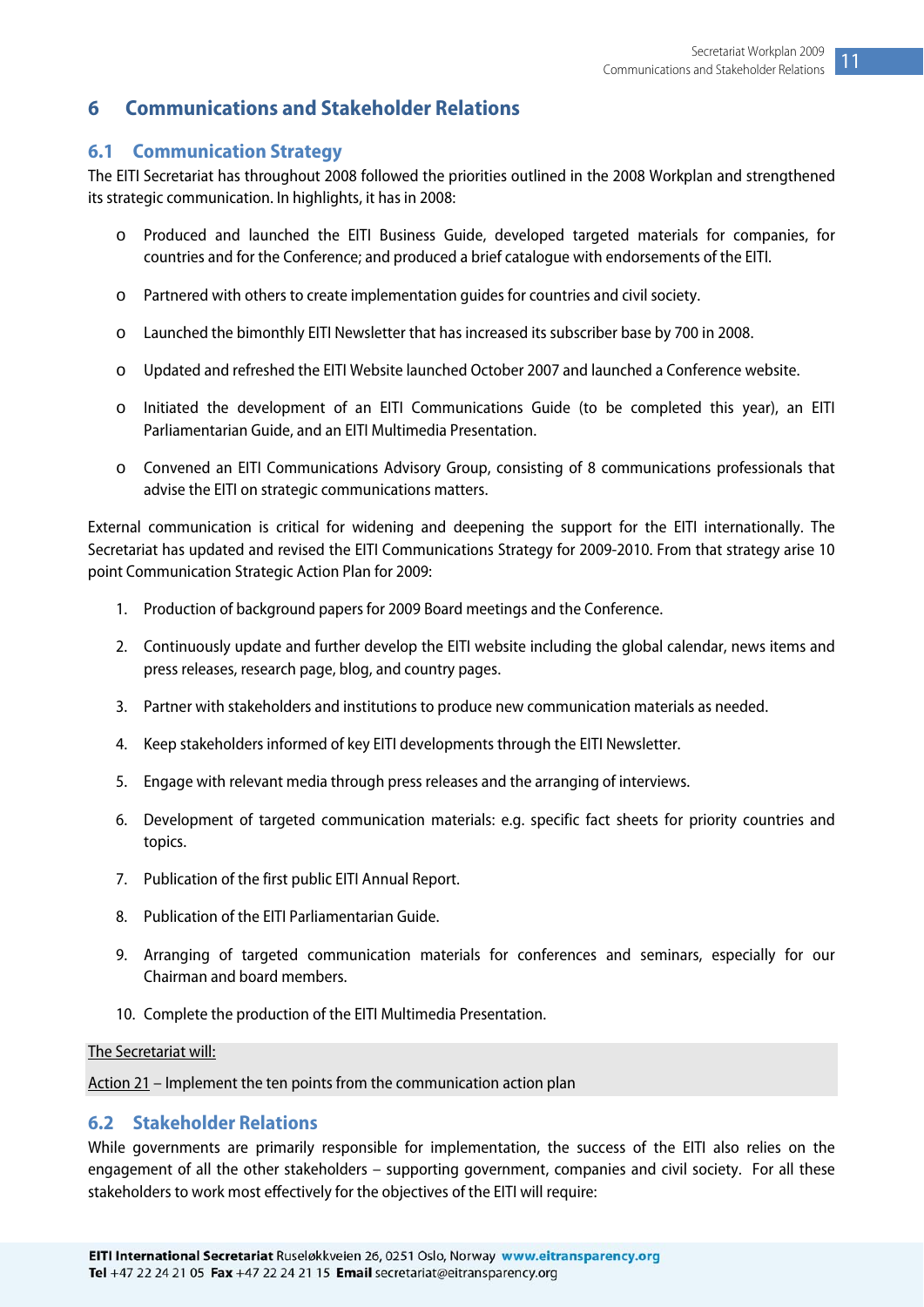- <span id="page-12-0"></span>• a shared vision and understanding of the principles of the EITI;
- a clear division of responsibilities of each organisation based on comparative advantage; and
- excellent sharing of information.

With the publication of the EITI Business Guide and intense correspondence between the Secretariat and investors and the **supporting companies,** there appears to be more collective understanding about how the companies can support the EITI both internationally and at the country-level. Yet more needs to be done to spread the message through these companies. Furthermore, following an EITI company recruitment campaign in late 2008, we expect more companies with little experience of the initiative to support it, including, for the first time, nonextractive companies. 2009 will therefore see the Secretariat develop a regular correspondence with the companies and invite more peer discussion, support, training and best practice.

**Institutional investors** have provided excellent support to the initiative in 2008 especially in pushing for new companies and deepening engagement with existing ones. In 2009, there will be considerable follow-on work from this.

The EITI continues to rely on support from **supporting countries and NGOs,** both internationally and within countries. In order to fully benefit from the offers of support, the Secretariat developed a 'who's where in EITI' table to inform those providing technical assistance on EITI in countries with whom they should be engaging and to avoid duplication of work. In 2009, the Roundtable Meetings will continue in Doha and in later in the year. The objectives of these Roundtables will just as before be to keep each other informed, to build networks, and to come to an increasing joint understanding of each agency's comparative advantage.

The Secretariat will engage with certain agencies on a more regular basis than the Roundtable – specifically the World Bank, with whom they will continue to hold telephone conferences, the Norwegian Oil for Development and the Revenue Watch Institute.

#### The Secretariat will:

Action 22 – Continue to reach out to institutional investors to encourage them to consider EITI implementation and support as key factors in their investment strategy.

Action 23 – Develop a regular 'circular' and peer learning mechanisms for supporting companies and investors.

Action 24 – Organise two Roundtables to enhance information sharing, networks and better division of labour amongst agencies providing technical assistance on EITI matters.

Resource Requirements: Communications and stakeholder relations are anticipated to require ≈50% of one policy staff member's time and 10% of one "Administrative+Interns" staff member's time.

#### **7 Research, Monitoring and evaluation**

#### **7.1 Research**

In 2008 the Secretariat put emphasis on using existing research and work produced by partner organisations in supporting its outreach, advocacy and policy guidelines efforts to continue making the case for the EITI and supporting implementation. The EITI commissioned limited number of projects that were linked to particular areas, such as engaging with China.

In 2009 the Secretariat's limited resources for research will be focused on supporting EITI implementation directly. As a considerable number of EITI reports are expected and on-going validation processes across candidate countries will produce valuable evidence from the ground, there will be important input for documenting lessons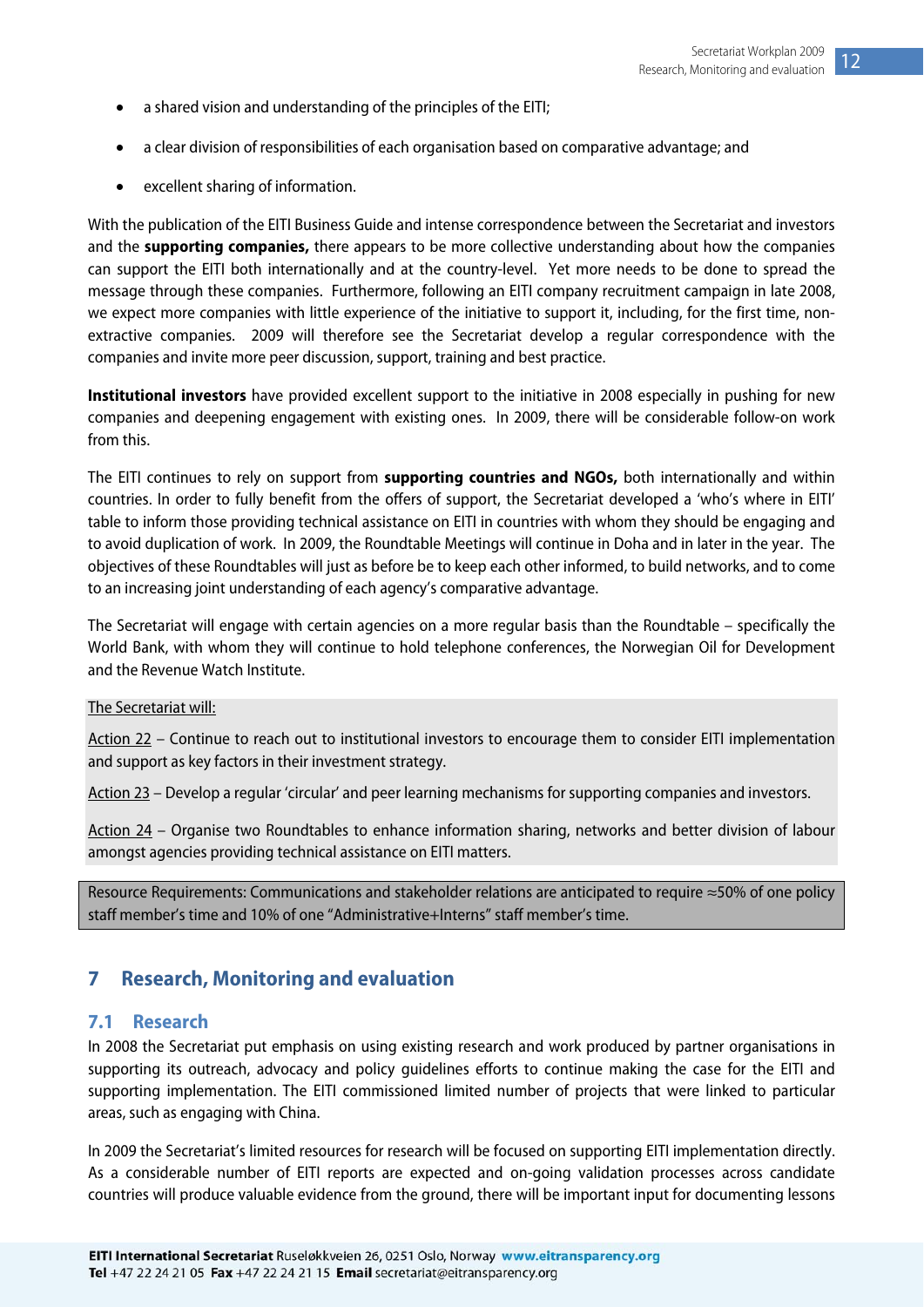<span id="page-13-0"></span>of EITI implementation. The Secretariat will take advantage of this input to compile those lessons, analyze findings and produce necessary guidelines for improved EITI implementation.

#### The Secretariat will:

Action 25 –Compile lessons learnt from implementation and validation processes and will commission necessary research to document and produce necessary policy guidelines for future EITI implementation

#### **7.2 Monitoring and Evaluation**

The Secretariat has developed a set of key performance indicators as a basis for monitoring progress in achieving its mandate (see annex B). The Secretariat also tracks results at the country-level, comparing implementing with non-implementing countries, against indicators such as: (i) corruption perception index, ii) foreign direct investment, iii) Country Risk Assessments, iv) Credit Ratings, v) Economic Indicators (growth, stability and inequality), vi) Poverty Reduction (Millennium Development Goals, MDGs).

The Board asked that the Conference be presented with a professional and independent evaluation to assess the impact of the EITI, especially on expenditure transparency, the fight against corruption and, ultimately, on resource allocation. This will be undertaken by an independent consultant, hopefully working pro-bono. It is planned that the findings will be presented alongside the Annual Report at the EITI Conference.

#### The Secretariat will:

Action 26 – Oversee the completion and publication of the independent evaluation of the EITI in time for the Conference in February.

Resource Requirements: Research and Evaluation are anticipated to require ≈25% of one policy staff member's time and 50% of one "Administrative+Interns" staff member's time.

#### **8 Governance, Management and Administration**

#### **8.1 Management of the Secretariat**

The Secretariat currently has 8 full time staff spread over 2 locations, with additional temporary full-time conference support and part-time support from interns (see organisation chart at Annex A and staff allocation to work areas at Annex D). The Secretariat has established strong internal routines for accounting, human resource management and staff performance appraisal. The Secretariat will continue to operate on three key principles:

- Good coordination and relationship management as outlined above as well as astute use of external consultants and researchers;
- Ruthless focus on workplan priorities; and
- Increasing capacity of the team through appraisal, training and improved office systems.

The Secretariat will continue to develop administrative and management systems that underpin the delivery of the action items (see Annex C).

#### The Secretariat will:

Action 27 – Continued implementation of the Staff Performance Appraisal System, including training and capacity development.

Action 28 – Maintain outsourced solutions for: translation, IT support, accounting, auditing and legal services.

Action 29 – Update SOPs (including: intellectual property, conflicts of interest, travel routines, safety and security).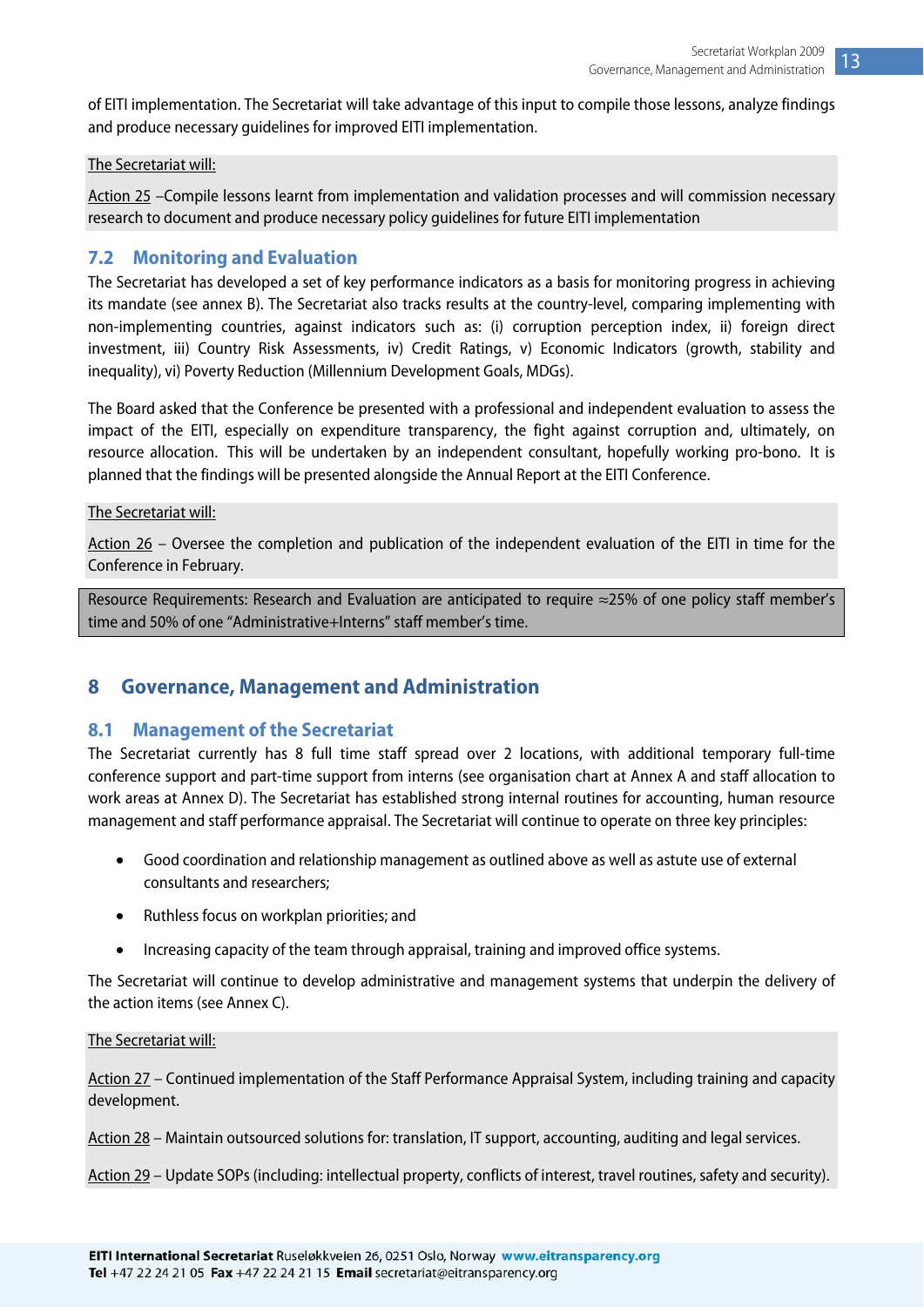<span id="page-14-0"></span>Resource Requirements: Management of the Secretariat is anticipated to require ≈30% of one policy staff member's time and 80% of one "Administrative+Interns" staff member's time.

#### **8.2 Board Support**

The Secretariat will work with the Chairman and Board to develop policy, draft papers, prepare agendas, oversee translation of documents and make other practical arrangements for Board meetings. The Secretariat also plays a key role in convening and supporting the deliberations of Board sub-committees and working groups, and ensuring effective communication and information exchange via Board circulars.

#### The Secretariat will:

Action 30 – Organise Board Meetings, prepare Board circulars and convene sub-committees and working groups.

Resource Requirements: Board Support is anticipated to require ≈25% of one policy staff member's time and 15% of one "Administrative+Interns" staff member's time.

#### **8.3 Funding-related Activities**

Funding for the activities of the Board and Secretariat comes from all of the EITI's stakeholder groups. A considerable effort went into widening the funding base in 2008 (we received funding from 32 organisations, up from 18 in 2007). Further widening is planned for 2009. By the end of 2008, it is estimated that we will both underspend the agreed budget by 15% and fall short of our fundraising targets by about 20%. The underspend and the under-receipt are broadly in line meaning that we were not out of pocket. However, the smaller-thanexpected budget was in part due to:

- Reduced requirements due to Conference being held in 2009 and not 2008;
- Difficulty of securing funding from supporting countries;
- Fewer than expected new companies although a joint EITI-supporting investors campaign in September is expected to bear fruit for 2009.

On the positive side:

- The Secretariat has received considerable off-budget support (e.g., National Coordinators meeting, translations of the Business Guide, Berlin training seminars, Board receptions);
- Supporting countries who make a contribution to the Secretariat now include for the first time the Governments of Germany (funding through Transparency International), Canada, France (committed), and Netherlands(committed), as well as the European Investment Bank;
- Supporting companies now include ENI, Areva, Hydro, Katanga Mining Ltd, Repsol YPF and Barrick Gold Corporation for the first time.
- Also institutional investor contributions in 2007 came from F&C Asset Management. In 2008, Standard Life Investments, Scottish Equitable plc, Canada Pension Plan Investment Board, CA Asset Management, Ethos Foundation Suisse, and Wolverhampton CC Payments joined this group.

The Secretariat estimates that they will receive and spend more in 2009 than in 2008 and from a wider base. The Secretariat believes that the original 2007-2010 is still accurate with some minor adjustments (for example, there was no set-up costs, some of the conference costs are being covered by the government of Qatar and individual contributions).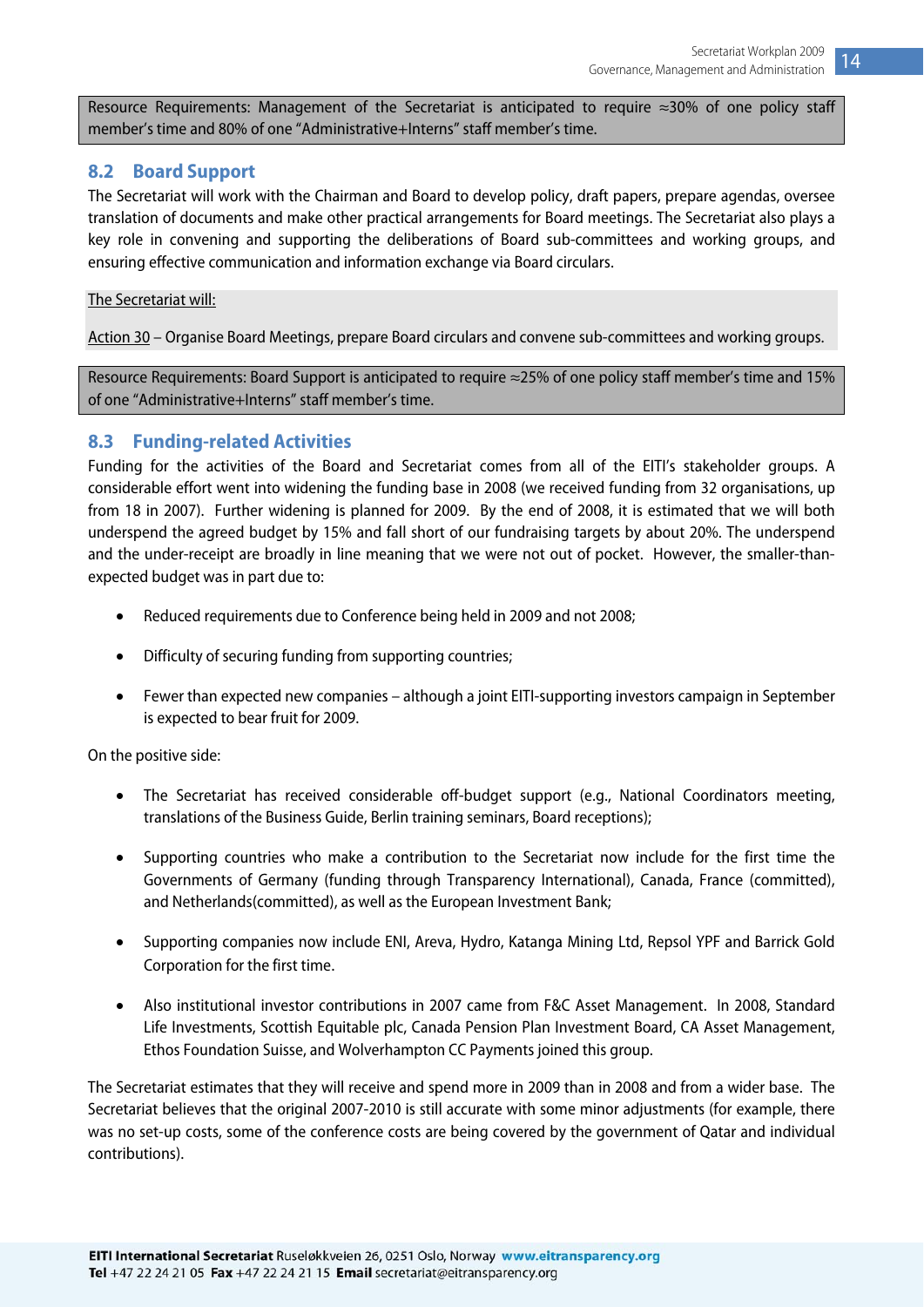The Secretariat does not envisage using significant human resources in fundraising efforts in 2009, rather than wider stakeholder engagement of which financing may be an element. Its fundraising efforts will focus on:

- supporting governments aim: two more funders in 2009. The Secretariat has received strong indications of further support from two other Governments and progress will be easier once the EITI's legal entity is established sustainably.
- oil and gas companies support has deepened, but there is potential for more national oil companies, medium-sized corporations, and non-extractive companies. We expect 5 new companies to make contributions in 2009.
- minerals and mining for the first time in 2008 contributions were sought from non-ICMM members. 2 new companies are needed to meet funding requirements in 2009.
- institutional investors for the first time, direct contributions were sought from the 80 signatory investor institutions of the investor statement. Although the financial take-up was not good, there has been a considerable deepening of the relationship between investors and the Secretariat and the financial request will be repeated this year.

#### The Secretariat will:

Action 31 – Undertake the above fundraising strategy and targets.

Resource Requirements: Funding-related activities is anticipated to require ≈10% of one policy staff member's time and 10% of one "Administrative+Interns" staff member's time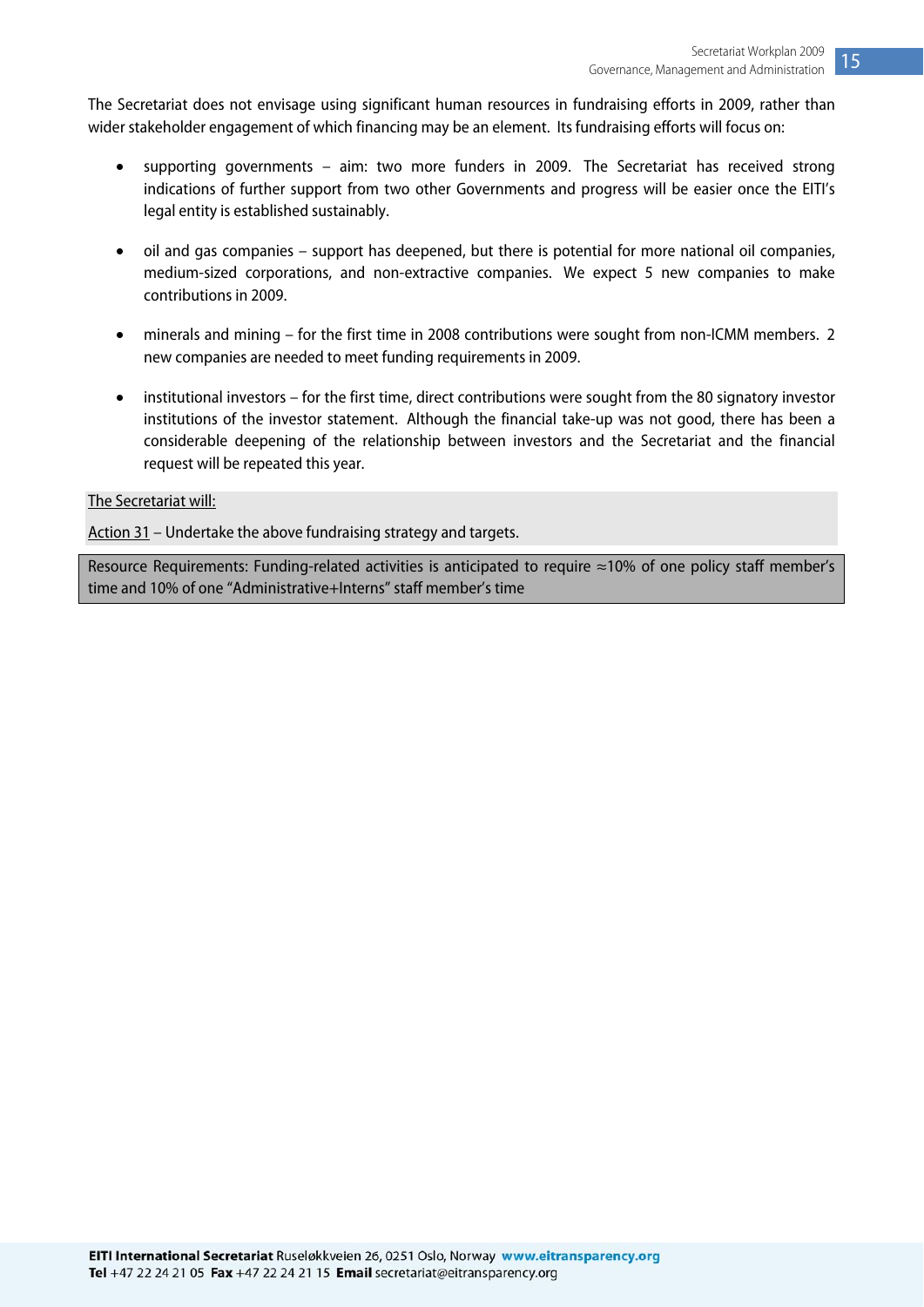

#### **Annex A - EITI Secretariat Organisational Diagram**

<span id="page-16-0"></span>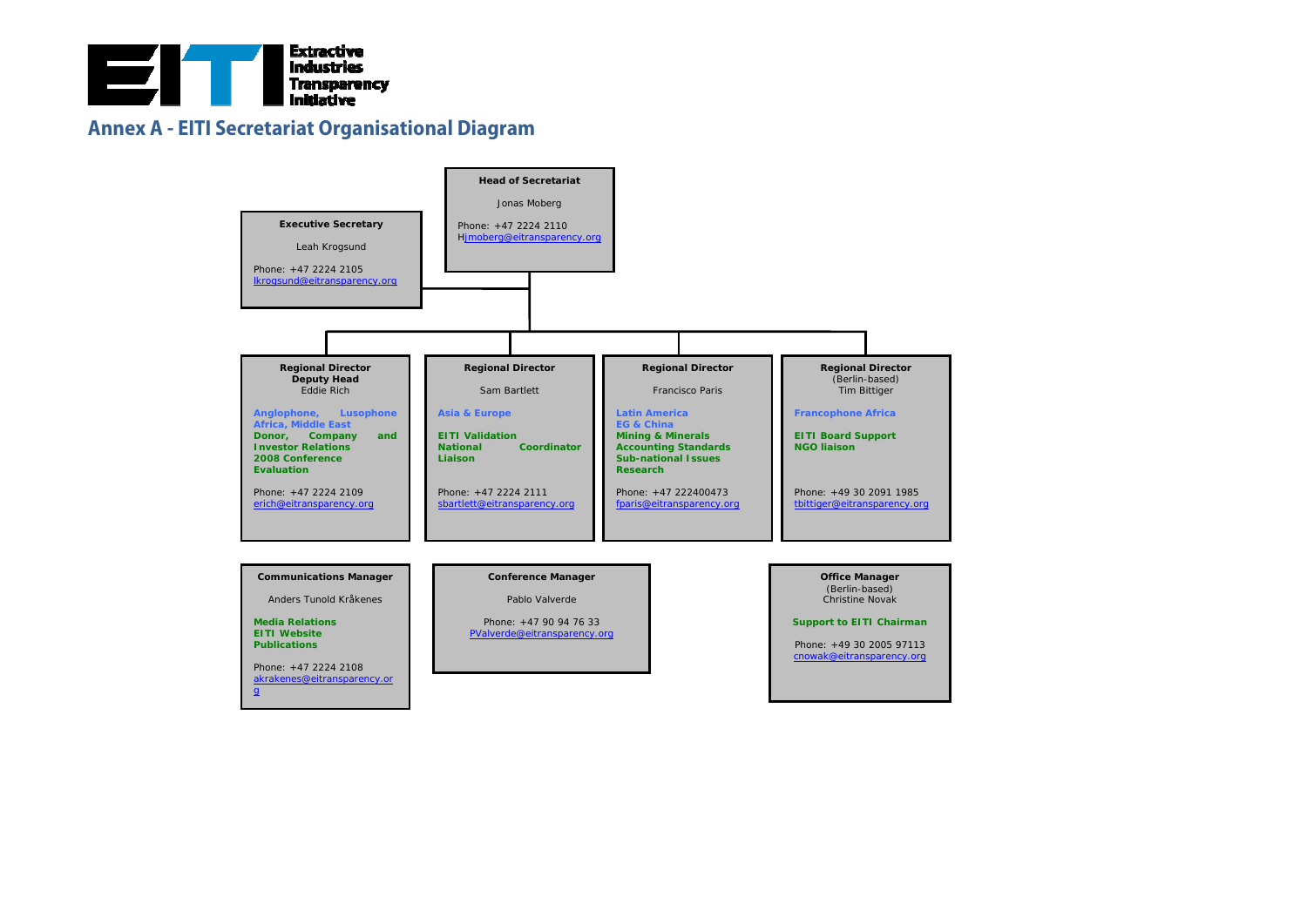#### **Annex B - EITI Secretariat Key Performance Indicators**

These KPIs were developed for the 2008 workplan as a basis for internal discussion and review. The targets are indicative - not formal benchmarks for assessing effectiveness.

| <b>Outcome Indicators</b>                                                   | <b>Baseline</b><br>(end 2007) | <b>End-2008</b><br><b>Target</b> | <b>Oct 2008</b><br><b>Actual</b> | <b>End-2009</b><br><b>Target</b> <sup>3</sup> |
|-----------------------------------------------------------------------------|-------------------------------|----------------------------------|----------------------------------|-----------------------------------------------|
| Support for EITI                                                            |                               |                                  |                                  |                                               |
| Number of Supporting Countries                                              | 10 <sup>4</sup>               | 13                               | 12                               | 15                                            |
| Number of Supporting Countries from Emerging Markets <sup>5</sup>           | 0/25                          | 2/25                             | 0/25                             | 3/25                                          |
| Implementation of EITI                                                      |                               |                                  |                                  |                                               |
| Number of EITI Candidate Countries                                          | 15                            | 22                               | 23                               | 27                                            |
| Number of EITI Implementing Countries that have completed validation        | $\mathbf 0$                   | 4                                | 0                                | 15                                            |
| Number of EITI Compliant Countries                                          | $\mathbf 0$                   | $\overline{2}$                   | 0                                |                                               |
| Coverage                                                                    |                               |                                  |                                  |                                               |
| % Proved Oil Reserves in EITI Candidate or Compliant Countries <sup>c</sup> | 7.6%                          | 10%                              | <b>TBA</b>                       | 15%                                           |
| % 2006 Oil production by EITI Candidate or Compliant Countries <sup>c</sup> | 6.4%                          | 10%                              | <b>TBA</b>                       | 15%                                           |
| % Proved Gas Reserves in EITI Candidate or Compliant Countries <sup>c</sup> | 5.5%                          | 8%                               | <b>TBA</b>                       | 12%                                           |
| % 2006 Gas production by EITI Candidate or Compliant Countries c            | 2%                            | 4%                               | <b>TBA</b>                       | 6%                                            |
| <b>Awareness Raising</b>                                                    |                               |                                  |                                  |                                               |
| Unique Users of www.eitransparency.org per month                            | 5300                          | 7500                             | 6000                             | 9000                                          |
| References to EITI in The Financial Times d                                 | 10 in 2007                    | 15                               | 10 to date                       | 15                                            |

<span id="page-17-1"></span><sup>&</sup>lt;sup>3</sup> As agreed in 2008 Workplan

<span id="page-17-2"></span><sup>4</sup> Australia, Belgium, Canada, France, Germany, Italy, The Netherlands, Norway, The United States of America, The United Kingdom. The G8 has also endorsed the EITI.

<span id="page-17-3"></span><sup>&</sup>lt;sup>5</sup> As of November 2007, the Morgan Stanley Capital International (MSCI) Emerging Markets Index includes 25 countries: Argentina, Brazil, Chile, China, Colombia, Czech Republic, Egypt, Hungary, India, Indonesia, Israel, Jo Malaysia, Mexico, Morocco, Pakistan, Peru, Philippines, Poland, Russia, South Africa, Taiwan, Thailand, Turkey.

<span id="page-17-4"></span><sup>&</sup>lt;sup>c</sup> These benchmarks for oil and gas are calculated using the BP Statistical Review Workbook 2007. The secretariat is seeking to develop a similar indicator for coverage within the mining and minerals sector.

<span id="page-17-5"></span><span id="page-17-0"></span><sup>&</sup>lt;sup>d</sup> The Secretariat also monitors references to EITI is a broad range of publications via Factiva. The references to EITI in the FT have, to date, proven to be a useful proxy for attention among influential business and po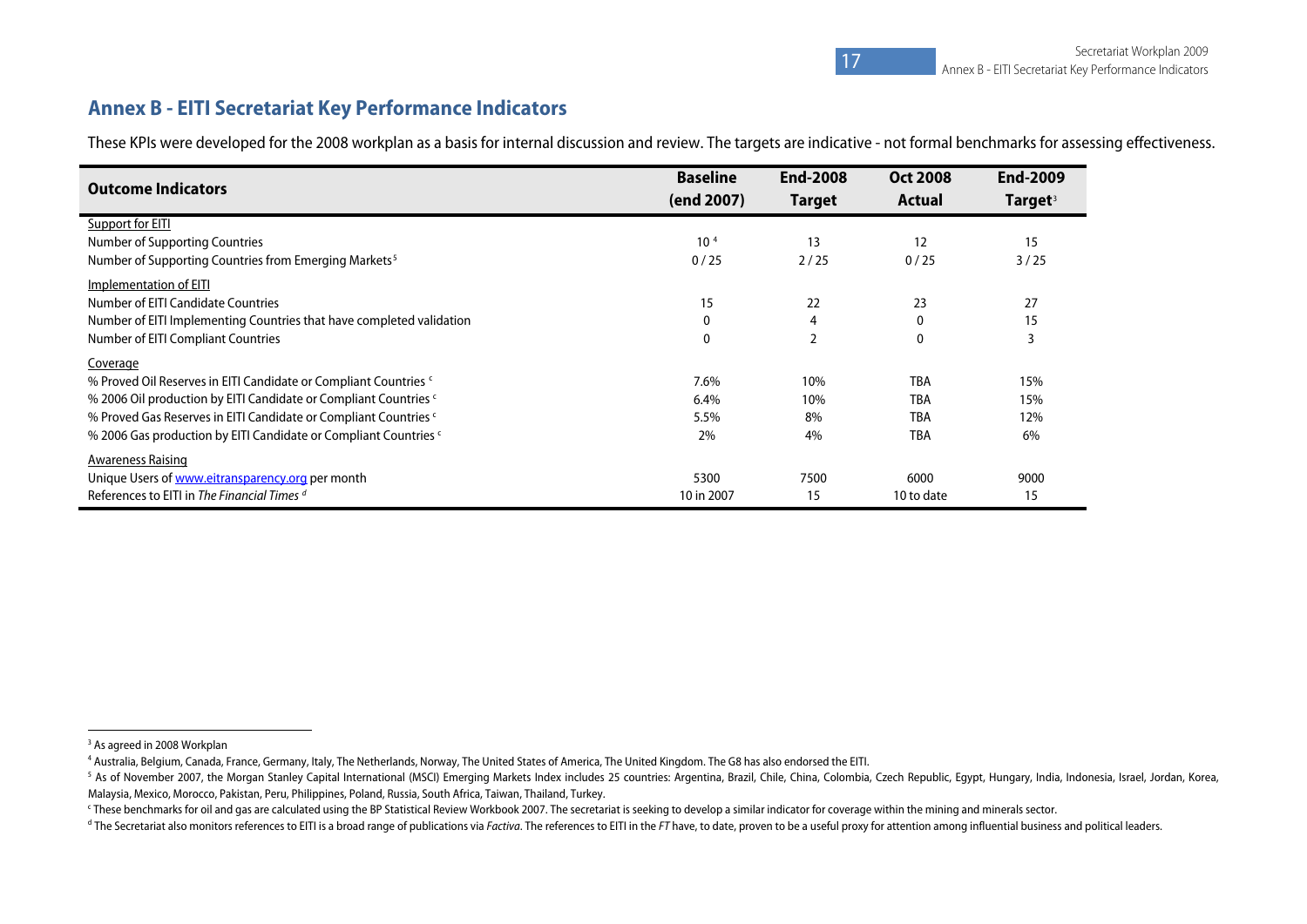<span id="page-18-0"></span>

|                                   | Key                                                                                                                                                              |                  |     |                |     |                              |                |     |     |                |     |     |                |     |
|-----------------------------------|------------------------------------------------------------------------------------------------------------------------------------------------------------------|------------------|-----|----------------|-----|------------------------------|----------------|-----|-----|----------------|-----|-----|----------------|-----|
|                                   |                                                                                                                                                                  | P<br>Publication |     |                |     |                              |                |     |     |                |     |     |                |     |
|                                   |                                                                                                                                                                  |                  |     |                | М   | <b>Key Meeting / Mission</b> |                |     |     |                |     |     |                |     |
| <b>Workplan Elements</b>          |                                                                                                                                                                  |                  |     | Q <sub>1</sub> |     |                              | Q <sub>2</sub> |     |     | Q <sub>3</sub> |     |     | Q <sub>4</sub> |     |
| <b>Action Items</b><br>#          |                                                                                                                                                                  | <b>LEAD</b>      | Jan | Feb            | Mar | Apr                          | May            | Jun | Jul | Aug            | Sep | Oct | Nov            | Dec |
|                                   | 2. Support to Implementing Countries                                                                                                                             |                  |     |                |     |                              |                |     |     |                |     |     |                |     |
|                                   | 2.1 Supporting candidate countries in EITI implementation                                                                                                        |                  |     |                |     |                              |                |     |     |                |     |     |                |     |
| 1                                 | Publish a consolidated policy guide for implementing countries                                                                                                   | Bartlett         |     | P              |     |                              |                |     |     |                |     |     |                |     |
| $\overline{\mathbf{2}}$           | Explore opportunities to convening a 2nd meeting of EITI national coordinators                                                                                   | Bartlett         |     |                |     |                              |                |     |     |                |     |     | M              |     |
| 2.2 Validation                    |                                                                                                                                                                  |                  |     |                |     |                              |                |     |     |                |     |     |                |     |
| 3                                 | Conduct targeted communication and capacity building activities                                                                                                  | Bartlett         |     |                |     |                              |                |     |     |                |     |     |                |     |
| $\overline{a}$                    | Provide regular updates to the EITI Board on validation progress                                                                                                 | Bartlett         |     |                |     |                              |                |     |     |                |     |     |                |     |
| 5                                 | Ensure that validations are complete or well underway in all 23 candidates countries                                                                             | Bartlett         |     |                |     |                              |                |     |     |                |     |     |                |     |
|                                   | 2.3 Admission of candidate countries                                                                                                                             |                  |     |                |     |                              |                |     |     |                |     |     |                |     |
| 6                                 | Assess candidate applications and make recommendations to the Board                                                                                              | Bartlett         |     |                |     |                              |                |     |     |                |     |     |                |     |
| <b>3 EITI Conference</b>          |                                                                                                                                                                  |                  |     |                |     |                              |                |     |     |                |     |     |                |     |
| $\overline{7}$                    | Organise a successful EITI Conference which meets the above objectives                                                                                           | Valverde         |     | M              |     |                              |                |     |     |                |     |     |                |     |
| 8                                 | Assist Board constituencies to define clear systems of representation                                                                                            | Rich             |     |                |     |                              |                |     |     |                |     |     |                |     |
| 4 Outreach                        |                                                                                                                                                                  |                  |     |                |     |                              |                |     |     |                |     |     |                |     |
| 4.1 Emerging Economies            |                                                                                                                                                                  |                  |     |                |     |                              |                |     |     |                |     |     |                |     |
| 9                                 | Work with Chinese stakeholders and partner organizations to secure China's support                                                                               | Paris            |     |                |     |                              |                |     |     |                |     |     |                |     |
|                                   | 10 Secure Indonesia's commitment to implement the EITI.                                                                                                          | Bartlett         |     |                |     |                              |                |     |     |                |     |     |                |     |
| 4.2 Resource-Rich Countries       |                                                                                                                                                                  |                  |     |                |     |                              |                |     |     |                |     |     |                |     |
|                                   | 11 Assist three additional African countries to achieve candidate status in 2009<br>12 Assist two additional Asian countries to achieve Candidate status in 2009 | Rich<br>Bartlett |     |                |     |                              |                |     |     |                |     |     |                |     |
|                                   | 13 Encourage two Asian countries to become EITI Supporting Countries                                                                                             | Bartlett         |     |                |     |                              |                |     |     |                |     |     |                |     |
|                                   | 14 Support Bolivia and Trinidad and Tobago to renew their application for EITI candidacy                                                                         | Paris            |     |                |     |                              |                |     |     |                |     |     |                |     |
|                                   | 15 Support Colombia in its process to commit to the EITI and to apply for EITI candidacy                                                                         | Paris            |     |                |     |                              |                |     |     |                |     |     |                |     |
| 16                                | Support the IADB in incorporating support for the EITI in its internal policies                                                                                  | Bartlett         |     |                |     |                              |                |     |     |                |     |     |                |     |
| 17                                | Coordinate efforts to support Iraq submitting its candidacy application.                                                                                         | Rich             |     |                |     |                              |                |     |     |                |     |     |                |     |
| 5. Policy Issues                  |                                                                                                                                                                  |                  |     |                |     |                              |                |     |     |                |     |     |                |     |
| 5.1 EITI Policy Development       |                                                                                                                                                                  |                  |     |                |     |                              |                |     |     |                |     |     |                |     |
|                                   | 18 Draft policy notes as required and for consideration by the Board                                                                                             | Bartlett         |     |                |     |                              |                |     |     |                |     |     |                |     |
| 5.2 EITI in the mining Sector     |                                                                                                                                                                  |                  |     |                |     |                              |                |     |     |                |     |     |                |     |
|                                   | 19 Publish the report "Advancing the EITI in the Mining sector"                                                                                                  | Paris            |     | P              |     |                              |                |     |     |                |     |     |                |     |
|                                   | 5.3 Revenue disclosure standards in financial reporting and credit assessments                                                                                   |                  |     |                |     |                              |                |     |     |                |     |     |                |     |
|                                   | 20 Publish a paper on revenue disclosure standards                                                                                                               | Paris            |     |                |     |                              |                | Þ   |     |                |     |     |                |     |
|                                   | <b>6 Communications and Stakeholder Relations</b>                                                                                                                |                  |     |                |     |                              |                |     |     |                |     |     |                |     |
| <b>6.1 Communication Strategy</b> |                                                                                                                                                                  |                  |     |                |     |                              |                |     |     |                |     |     |                |     |
|                                   | 21 Implement the ten points from the communication action plan                                                                                                   | Kråkenes         |     |                |     |                              |                |     |     |                |     |     |                |     |
| 6.2 Stakeholder Relations         |                                                                                                                                                                  |                  |     |                |     |                              |                |     |     |                |     |     |                |     |
|                                   | 22 Outreach to institutional investors                                                                                                                           | Rich             |     |                |     |                              |                |     |     |                |     |     |                |     |
|                                   | 23 Develop a regular 'circular' and peer learning mechanisms.                                                                                                    | Rich             |     |                |     |                              |                |     |     |                |     |     |                |     |
|                                   | 24 Organise two Roundtables to enhance information sharing                                                                                                       | Rich             |     |                |     |                              |                | M   |     |                |     |     | M              |     |
|                                   | 7 Research, Monitoring and evaluation                                                                                                                            |                  |     |                |     |                              |                |     |     |                |     |     |                |     |
|                                   | 25 Compile lessons learnt from implementation and validation processes                                                                                           | Paris            |     |                |     |                              |                |     |     |                |     |     |                |     |
|                                   | 26 Oversee the completion and publication of the independent evaluation of the EITI                                                                              | Rich             |     | P              |     |                              |                |     |     |                |     |     |                |     |
|                                   | 8. Governance, Management and Administration                                                                                                                     |                  |     |                |     |                              |                |     |     |                |     |     |                |     |
|                                   | <b>8.1 Management of the Secretariat</b>                                                                                                                         |                  |     |                |     |                              |                |     |     |                |     |     |                |     |
| 28                                | 27 Continued implementation of the Staff Performance Appraisal System<br>Maintain outsourced solutions                                                           | Moberg<br>Moberg |     |                |     |                              |                |     |     |                |     |     |                |     |
| 29 Update SOPs                    |                                                                                                                                                                  | Moberg           |     |                |     |                              |                |     |     |                |     |     |                |     |
| 8.2 Board Support                 |                                                                                                                                                                  |                  |     |                |     |                              |                |     |     |                |     |     |                |     |
|                                   | 30 Organise Board Meetings, prepare Board circulars and convene sub-committees                                                                                   | Moberg           |     | M              |     |                              |                | M   |     |                |     |     | M              |     |
| 8.3 Funding-related Activities    |                                                                                                                                                                  |                  |     |                |     |                              |                |     |     |                |     |     |                |     |
|                                   | 31 Undertake fundraising strategy and targets.                                                                                                                   | Rich             |     |                |     |                              |                |     |     |                |     |     |                |     |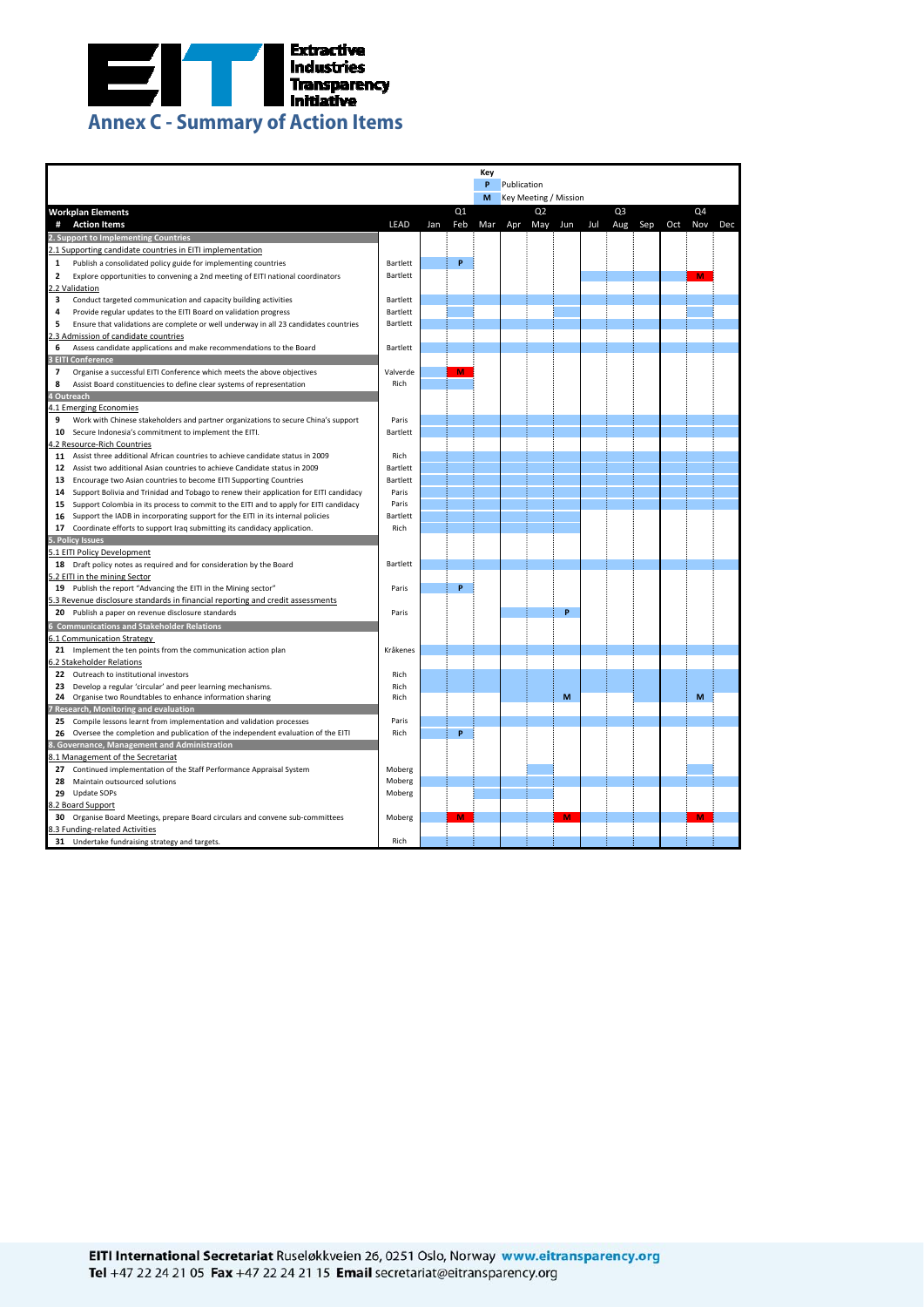## <span id="page-19-0"></span>**Annex D - Summary of Allocation of Staff Time**

| <b>Work Plan Element</b>                                  |              | <b>Policy Staff</b> | <b>Admin</b> | <b>Interns</b> | <b>Total</b> | <b>Policy Staff</b> |       |
|-----------------------------------------------------------|--------------|---------------------|--------------|----------------|--------------|---------------------|-------|
| 2. Support to Implementing Countries                      |              |                     |              |                |              | Oslo                |       |
| 2.1 Supporting candidate countries in EITI implementation |              | 150%                | 20%          | 50%            | 220 %        | <b>JM</b>           | 100 % |
| 2.2 EITI Validation                                       |              | 160%                | 20%          |                | 180 %        | ER                  | 100 % |
| 2.3 Admission of candidate countries                      |              | 20 %                |              |                | 20 %         | <b>SB</b>           | 100 % |
| <b>3. Conference</b>                                      |              | 50 %                | 25%          | 50%            | 125 %        | <b>FP</b>           | 100 % |
| 4. Outreach                                               |              |                     |              |                |              | AK                  | 100 % |
| 4.1 Emerging Economies                                    |              | 40 %                | 10%          |                | 50 %         | PV                  | 50 %  |
| 4.2 Resource-Rich Countries                               |              | 40 %                | 10%          |                | 50 %         | Berlin              |       |
| 5. Policy Issues                                          |              | 50 %                |              |                | 50 %         | TB                  | 100 % |
| <b>6. Communications and Stakeholder Relations</b>        |              | 50 %                | 10%          |                | 60 %         |                     | 650 % |
| 7. Research, Monitoring & Evaluation                      |              | 25 %                |              | 50%            | 75 %         |                     |       |
| 8. Governance, Management and Administration              |              |                     |              |                | 0%           | <b>Admin</b>        |       |
| 8.1 Management of the Secretariat                         |              | 30 %                | 80%          |                | 110 %        | Oslo                |       |
| 8.2 Board Support                                         |              | 25 %                | 15 %         |                | 40 %         | LK                  | 100 % |
| 8.3 Funding-related Activities                            |              | 10 %                | 10%          |                | 20 %         | Berlin              |       |
|                                                           | <b>TOTAL</b> | 650 %               | 200 %        | 150%           | 1000 %       | <b>CN</b>           | 100 % |

| <b>Note</b>                                   |      | Interns |
|-----------------------------------------------|------|---------|
| % Policy staff time on Implementation Support | 51 % | Oslo    |
| % Policy staff time on Conference             | 8%   | Intern  |
| % Policy staff time on Outreach               | 12 % | Berlin  |
|                                               | 71 % | Interr  |

| <b>Policy Staff</b> |       |
|---------------------|-------|
| Oslo                |       |
| JM                  | 100 % |
| FΒ                  | 100 % |
| SB                  | 100 % |
| FP                  | 100 % |
| AK                  | 100 % |
| PV                  | 50 %  |
| Berlin              |       |
| TB                  | 100 % |
|                     | 650%  |
|                     |       |
| .                   |       |

| Admin  |       |
|--------|-------|
| Oslo   |       |
| LK     | 100 % |
| Berlin |       |
| CΝ     | 100 % |
|        | 200 % |

|      | <b>Interns</b> |       |
|------|----------------|-------|
| 51 % | Oslo           |       |
| 8%   | Intern         | 50 %  |
| 12 % | Berlin         |       |
| 71 % | Intern         | 100 % |
|      |                | 150 % |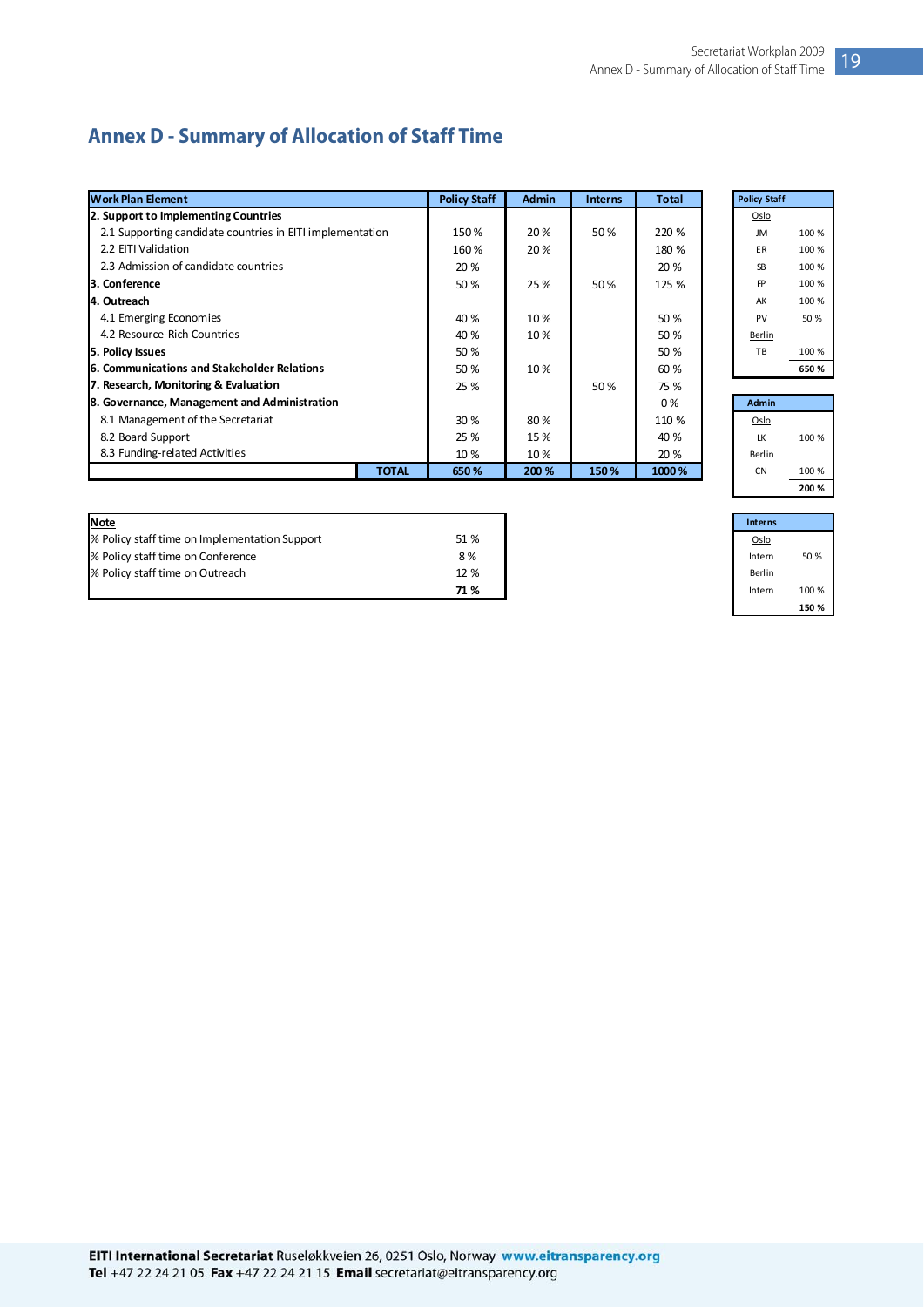## <span id="page-20-0"></span>EITI International Management - Funding

# Summary of Accounts 01 Jan – 30 Sept 2008, Budget 2009

### **EITI International Secretariat** Coslo, 7 November 2008

#### **1 Summary of Accounts 01 Jan – 30 Sept 2008**

The Secretariat presents below the Board with a set of unaudited accounts for the period 1 January 2008 to 30 September 2008.

2008 expenditure is estimated to be about 15 % below the approved budget. However, received funding is also expected to be below the requested amount, also with some 15%. That expenditure is below the requested amount is in part due to that most of the Conference costs will be in 2009 and not as planned in 2008. Financial contributions from supporting countries have been slower than expected to materialise, in one case due to difficulties with supporting an NGO in a foreign country.

The Secretariat has been able to arrange off-budget support to offset some costs e.g. for the National Coordinators meeting, translation of the Business Guide, the Berlin Training Seminars and Board Receptions.

#### **Figures in summary: 2008, in USD**

| Approved budget 2008                            | 3 258 000     |
|-------------------------------------------------|---------------|
| Actual contributions by September 2008          | 2 3 2 3 4 8 0 |
| Actual spending by September 2008               | 1792197       |
| Estimated total contributions 2008 <sup>1</sup> | 2 700 000     |
| Estimated spending 2008 <sup>2</sup>            | 2 700 000     |

<sup>1</sup> This is the total of contributions already received (2 323 480) and contributions pledged but not yet received, including from France, Canada (MFA) and BG Group and Pemex.

<sup>2</sup> This is the total expenditure until September and including forecast expenditure during the remainder of the year.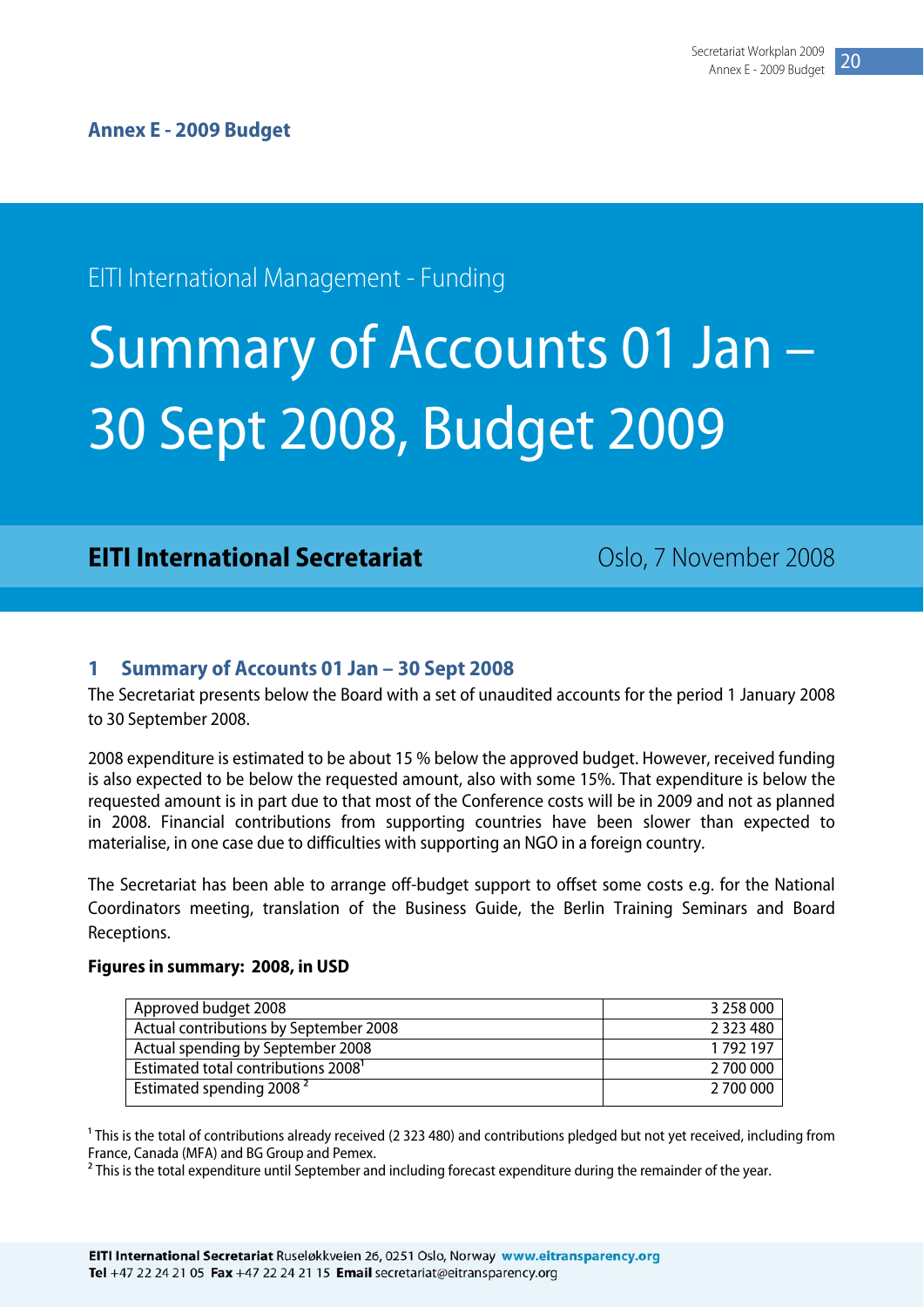### <span id="page-21-0"></span>**1.1 Details as at 30 September 2008**

In 2008, the Secretariat received funding as detailed below. Funding for the activities of the EITI International Management (Board and Secretariat) comes from all our stakeholder groups. A considerable effort went into widening the funding base in 2008. We received funding from 32 organisations and countries, up from 19 in 2007. Further widening is planned for 2009.

|                                      | Currency       | Norwegian Kroner |
|--------------------------------------|----------------|------------------|
| <b>Countries &amp; NGOs</b>          |                |                  |
| Canada/Natural Resources Canada      | USD 100 000    | 505 050,51       |
| European Investment Bank             | EUR 100 000    | 794 555,70       |
| <b>German Government</b>             | EUR 94 000     | 757 019,60       |
| Ministry of Foreign Affairs - Norway | Kr 2 600 000   | 2 600 000,00     |
| UK/DFID                              | USD 430 000    | 2 160 320,00     |
| Revenue Watch Institute              | USD 125000     | 676 568,79       |
| <b>Companies</b>                     |                |                  |
| <b>AREVA</b>                         | USD 20 000     | 103 000,00       |
| <b>Barrick Gold Corporation</b>      | USD 10 000     | 50 878,97        |
| <b>BG Group</b>                      | USD 20 000     | 108 200,00       |
| <b>BP</b> International              | USD 40 000     | 206 088,44       |
| Chevron Policy Govt.                 | USD 40 000     | 221 564,57       |
| <b>ConocoPhillips</b>                | USD 40 000     | 207 808,01       |
| <b>ENI Spa</b>                       | USD 40 000     | 206 000,00       |
| <b>Exxon Mobil Corporation</b>       | USD 40 000     | 218 485,34       |
| <b>Hess Corporation</b>              | USD 40 000     | 221 564,57       |
| <b>ICMM</b>                          | USD 210 000    | 1 133 270,00     |
| Katanga Mining                       | USD 5 000      | 25 470,00        |
| Norsk Hydro ASA                      | USD 10 000     | 55 015,00        |
| *Petrobras                           | USD 60 000     | 323 044,36       |
| Repsol YPF S.A.                      | USD 40 000     | 203 960,04       |
| Shell International                  | USD 40 000     | 215 260,00       |
| *Statoil Hydro ASA                   | USD 60 000     | 303 600,00       |
| Talisman Energy Inc.                 | USD 40 000     | 212 300,00       |
| <b>Total SA</b>                      | USD 40 000     | 203 520,00       |
| *Woodside Offshore Petroleum PTY Ltd | USD 60 000     | 312 571,79       |
| <b>Institutional Investors</b>       |                |                  |
| <b>CA Asset Management</b>           | USD 1 500      | 7 578,00         |
| Canada Pension Plan                  | USD 1 500      | 7611,00          |
| Ethos - foundation Suisse            | <b>USD 500</b> | 2535,00          |
| F & C Asset Management               | USD 2 500      | 12 647,50        |
| Scottish Equitable plc.              | USD 1 000      | 5 0 5 4 ,00      |
| <b>Standard Life</b>                 | USD 2 500      | 13 765,00        |
| <b>Wolverhampton C C Payments</b>    | USD 1 500      | 7692,00          |
| <b>TOTAL</b>                         |                | 12 081 998,19    |
|                                      |                |                  |

\* Includes contributions from 2007 of USD 20 000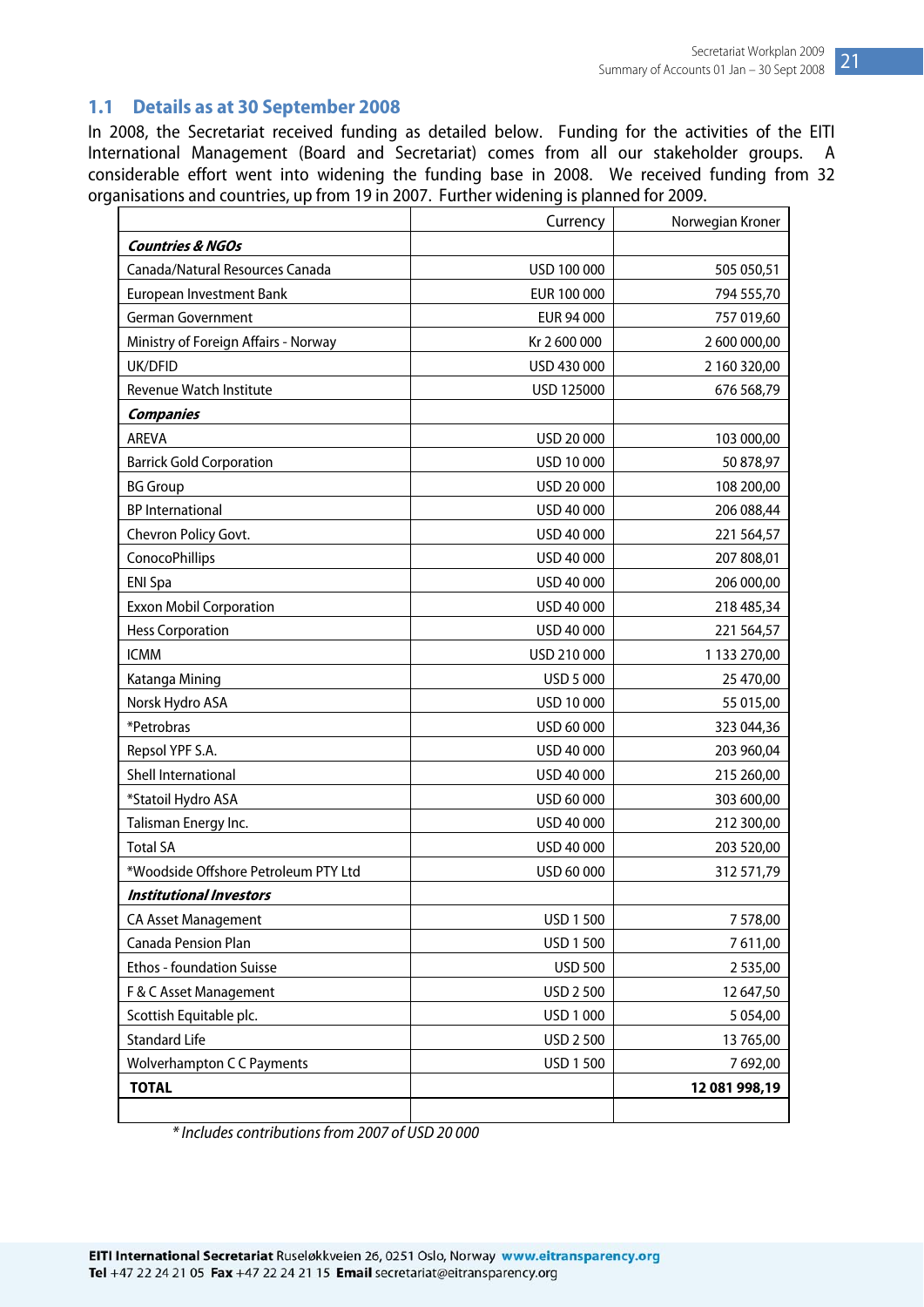#### <span id="page-22-0"></span>**1.2 Expenditure 1 January 2008 – 30 September 2008**

**Income and Expenditure 01 Jan to 30 September 2008** 

|                             | <b>Approved budgeted amount</b><br>2008 |               | Actual expenditure<br>(Jan - Sept 08) |              |
|-----------------------------|-----------------------------------------|---------------|---------------------------------------|--------------|
| <b>Expenditure</b>          | <b>USD</b>                              | <b>NOK</b>    | <b>USD</b>                            | <b>NOK</b>   |
| <b>Staff Related costs</b>  |                                         |               |                                       |              |
| Salaries + Taxes            | 1 500 000,00                            | 7800000,00    | 894 213,73                            | 4 649 911,40 |
| <b>Travel costs</b>         | 200 000,00                              | 1 040 000,00  | 63 953,72                             | 332 559,34   |
| Other staff Exps.           | 50 000,00                               | 260 000,00    | 46 399,06                             | 241 275,15   |
| <b>Administration costs</b> |                                         |               |                                       |              |
| One-off establishing costs  | 40 000,00                               | 208 000,00    | 38, 619, 20                           | 200 819,89   |
| <b>Board Meeting</b>        | 150 000,00                              | 780 000,00    | 113 821,52                            | 591 871,95   |
| Office costs - Oslo         | 100 000,00                              | 520 000,00    | 82 429,30                             | 428 632,38   |
| Chairman's support          | 120 000,00                              | 624 000,00    | 84 567,96                             | 439 753,34   |
| Projects/Consultants        | 150 000,00                              | 780 000,00    | 121 390,87                            | 631 232,53   |
| <b>Outreach costs</b>       |                                         |               |                                       |              |
| Conferences                 | 500 000,00                              | 2 600 000,00  | 11 005,76                             | 57 230,00    |
| Communication/website       | 100 000,00                              | 520 000,00    | 83 304,58                             | 433 183,84   |
| Outreach<br>meeting/travel  |                                         |               |                                       |              |
| costs                       | 300 000,00                              | 1 560 000,00  | 252 491,70                            | 1 312 956,96 |
| Contingency                 | 75 000,00                               | 390 000,00    |                                       |              |
| <b>TOTALS</b>               | 3 285 000,00                            | 17 082 000,00 | 1792197,40                            | 9319426,78   |

 **1 NOK = 5.2 USD September 2008 rate** 

#### **1.3 Comments**

There were somewhat fewer than expected new companies contributing to the EITI.

The weakening dollar in comparison to the rate at the time the budget was approved affected some of the Secretariats' cost and income factors.

The Secretariat experienced some difficulties in securing funding from supporting countries. This has, in part, been due to legal entity issues.

#### **2 Budget 2009**

#### **The Secretariat considers the already approved budget for 2009 to be adequate.**

It is suggested that the recommended voluntary company contributions (at present on a sliding scale from \$10,000 to \$40,000) are raised to between \$10,000 to \$50,000, dependent on market capitalisation. This will be necessary to ensure that the agreed share of the EITI funding that falls to companies is adequately met. The increase is in part due to the weakening of the dollar compared to when the previous recommendation was made, and in part due to a somewhat slower than expected growth of the numbers of supporting companies. A joint EITI-supporting investors' campaign in September 2008 is expected to bear fruit for 2009, with some more companies declaring their support for the EITI.